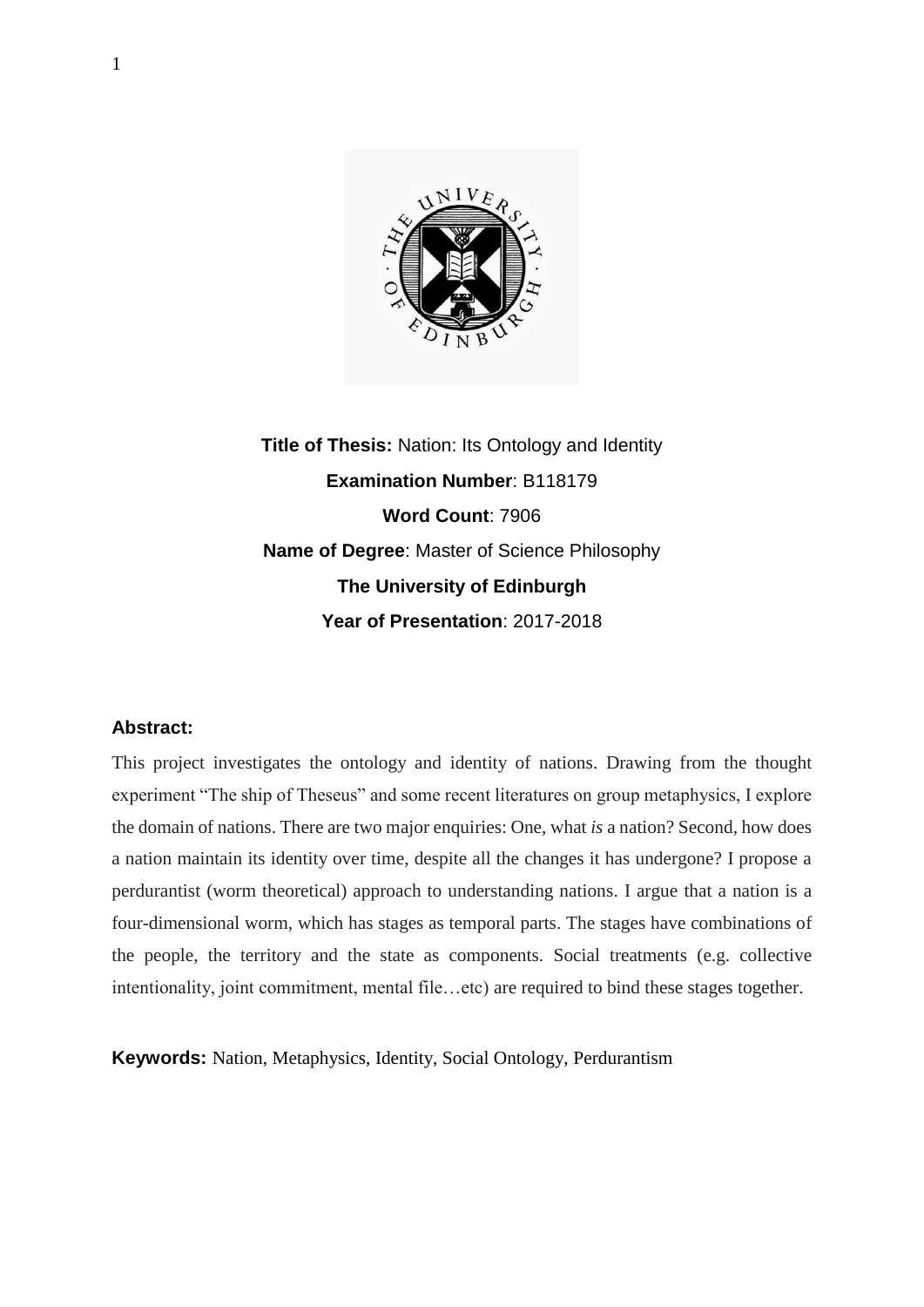## **Table of Contents**

| $\mathsf{L}$ | Introduction                   |  |
|--------------|--------------------------------|--|
|              |                                |  |
|              |                                |  |
|              |                                |  |
|              |                                |  |
| II.          | <b>Realism for nations</b>     |  |
|              |                                |  |
|              |                                |  |
| III.         | <b>Perdurantism for Nation</b> |  |
|              | A. Nation Features I           |  |
|              |                                |  |
|              |                                |  |
|              |                                |  |
|              |                                |  |
|              |                                |  |
|              |                                |  |
|              | E. Continuity                  |  |
|              |                                |  |
|              |                                |  |
| IV.          |                                |  |
| V.           |                                |  |

## 2

# **I. Introduction**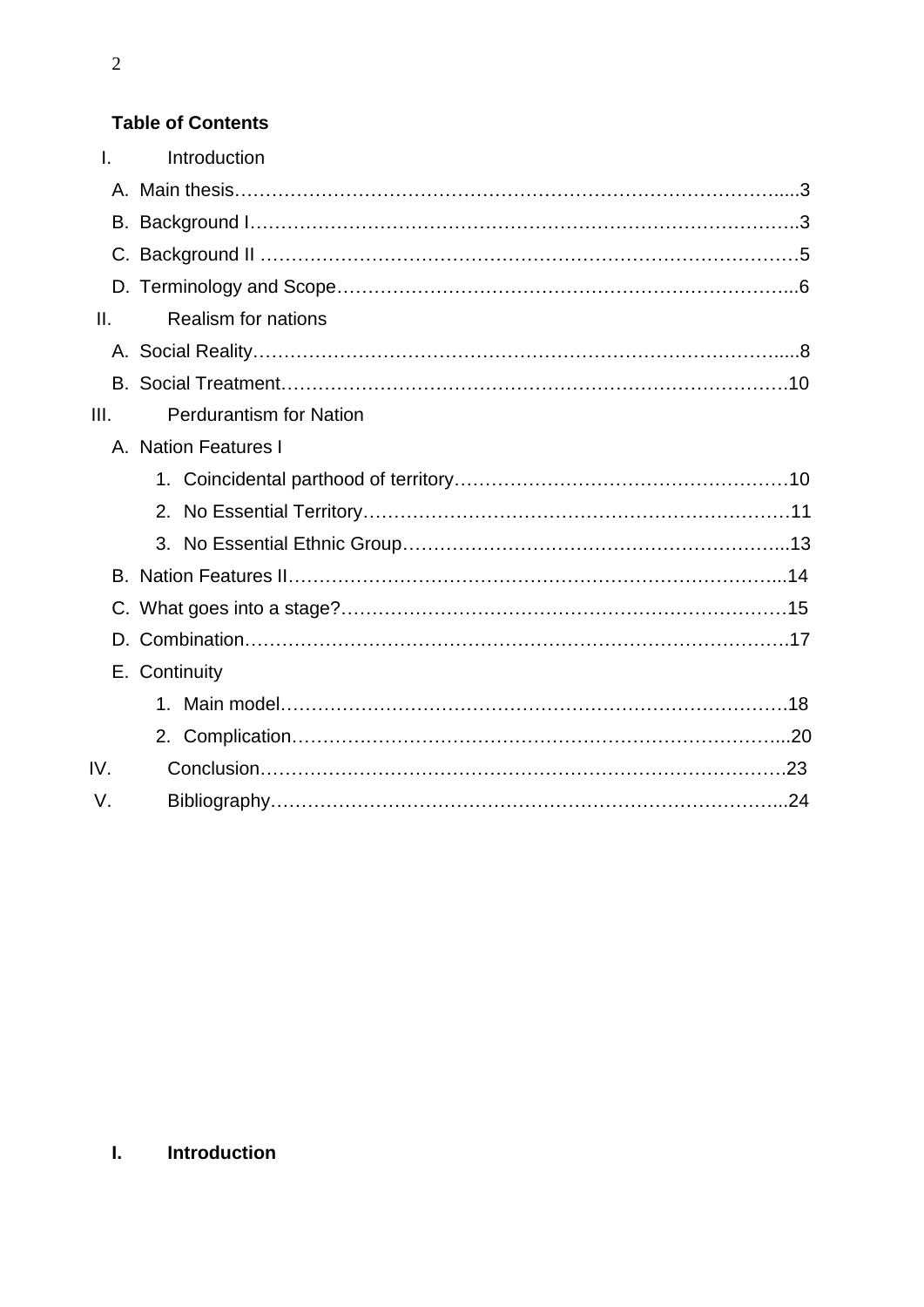## **A. Main thesis**

I claim that a nation is social and conventional in nature, and it is best understood as a fourdimensional space-time worm. The worm has stages as temporal parts, and each stage has at least two of the three main components: *the people*, *the territory* and *the state*. There are different combinations of these components, it is also possible for some to be absent. Depending on which component is missing, a stage can either be incomplete or empty. Moreover, all components themselves can be modelled as worms while some can be modelled as groups. These stages are connected by their relations. For instance, material succession (the latter stage succeeds the material constituents of the former), historical succession (B's existence happens after A's), and most importantly, what I call *social treatment*, which I will explain in section I.D and II.B.

#### **B. Background I**

1

In this section I want to briefly go through several features of a nation, and why they are philosophically interesting.

 Plutarch (c. 75 CE) gave us the thought experiment of The Ship of Theseus. In which a ship is repaired plank by plank gradually, eventually having all parts replaced. By that point, is it still the same ship? One the one hand, we want to accept the mundane fact that things change, on the other hand, we want to accept Leibniz's Law:

Leibniz's Law: Objects  $x$  and  $y$  are identical only if they have exactly the same properties. $<sup>1</sup>$ </sup>

Combine the two, and it appears that we have a violation of the principle.

 This question of how things can persist through change has wide applications. This have been asked about individuals and ordinary objects, and I want to expand this discussion to things more 'social' and 'group-like' in nature, particularly, nations.

 There are at least two ways to observe the ontological 'behaviour' of a nation. One is to take a nation as the subject of focus. This emphasizes on how the nation *is.* I shall elaborate with reference to the three major components (which I will define in section I.D):

<sup>1</sup> Theodore Sider, "Temporal Parts," in *Contemporary Debates in Metaphysics*, ed. Theodore Sider, John Hawthorne, and Dean W. Zimmerman (Malden, MA; Oxford: Blackwell, 2008), 244.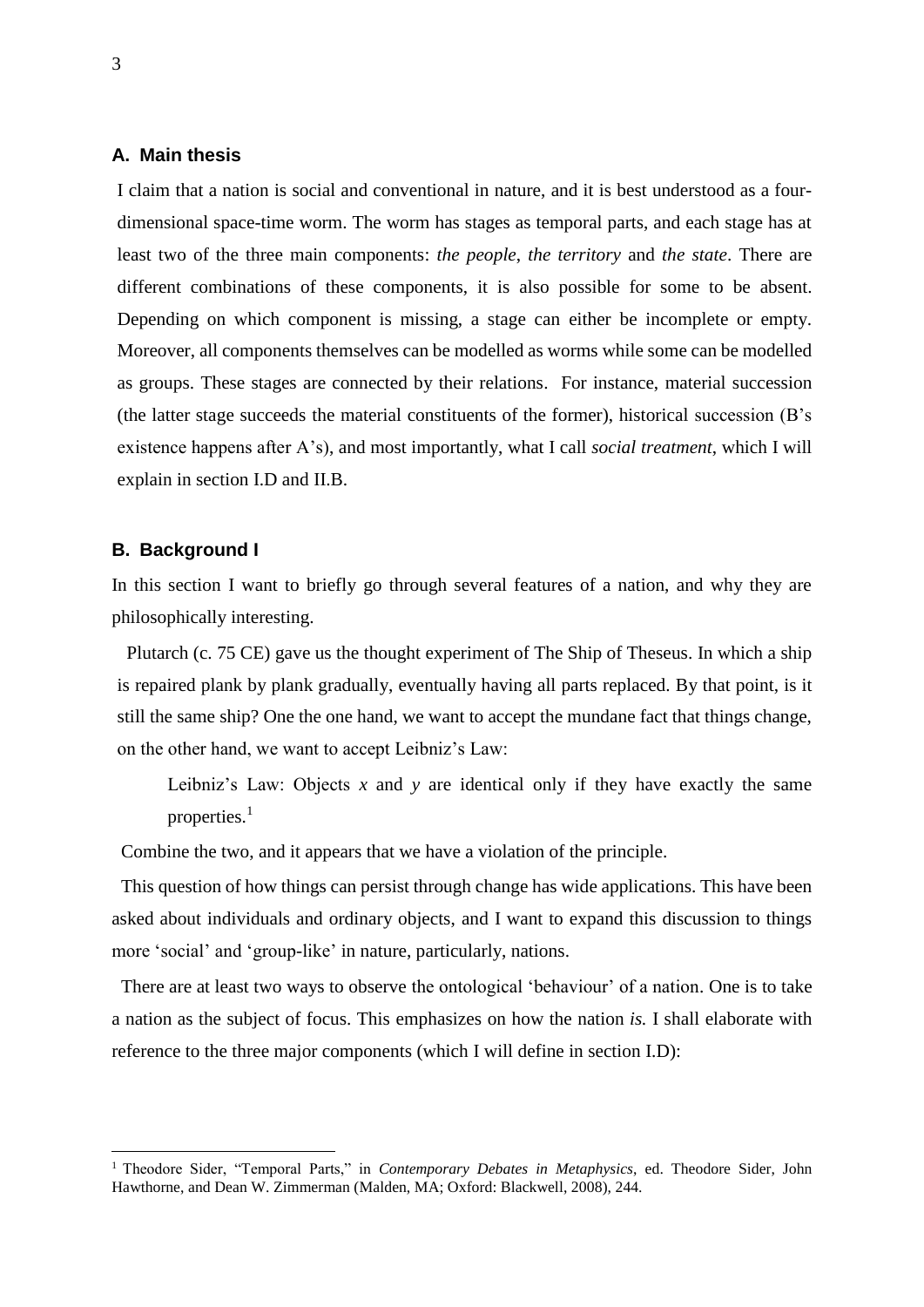*The People*: There are changes within the population such as gender ratio, age groups, ethnic groups composition, population size, replacement of an entire generation…etc. With these in mind, in what sense have the groups such as 'Chinese', 'Japanese', 'French'…and so on persisted over the years?

*The Territory*: There are changes of the size of controlled territories. Which version of the map is the most 'complete' for a nation?

 *The State*: There are changes of the total number of officials/ servants, forms of government (republic, empire, dynasty, federacy…etc), rulers…and so on. In what sense a dynasty 500 years ago and a republic today are parts of the same F (the nation in question), but not the same G (different states)?

 The other way, quite often related with the first, focuses more on how people think and talk about a nation.

 Nation names are often treated like proper names, and the nations are treated like singular objects. Let N be the name of a nation, the following sentences are not a rare sight:

 Regarding territories: 'X (a region) *belongs* to N.', 'X (a region) is a part/ an inalienable part of N.'

 The first one implies ownership, and typically ownership is only applicable to an agent, whereas it is unclear whether a nation is an agent. The second one implies the relation of parthood between a region and a nation. It is often used in a deontic manner, implying a region *should* remain a part of N. A stronger version is to say: 'X has been a part of N since ancient times.' In practice it expressed a similar deontic sense as the previous one. However, this seems to have beached the is/ought distinction. More importantly, persistence of the identity of N is a prerequisite for claims like this. If the N 1000 years ago has not persisted into the N today, the claim on X appealing to historical parthood or ownership is not justified.

General: 'N is evil/good.', 'N has 5000 years of history.'

The first one not only treats N as an agent, but also a morally accountable one. To do so, N is treated as a singular entity, despite the use of 'N' can sometimes be quite confusing. It could be a civilization, a nation, a state, or a geographical region. Furthermore, to say N is 5000 years old, N needs to be the same N for the entirety of that 5000 years, which is something yet to be found in human history.

 In brief, given the ways a nation 'behaves' and how people treat it, I think it is worthwhile to ask: what *is* it really? And whatever it is, does it persist? To add, the persistence problem is applicable to both a nation (as a whole) and to its constituents (the components in a stage).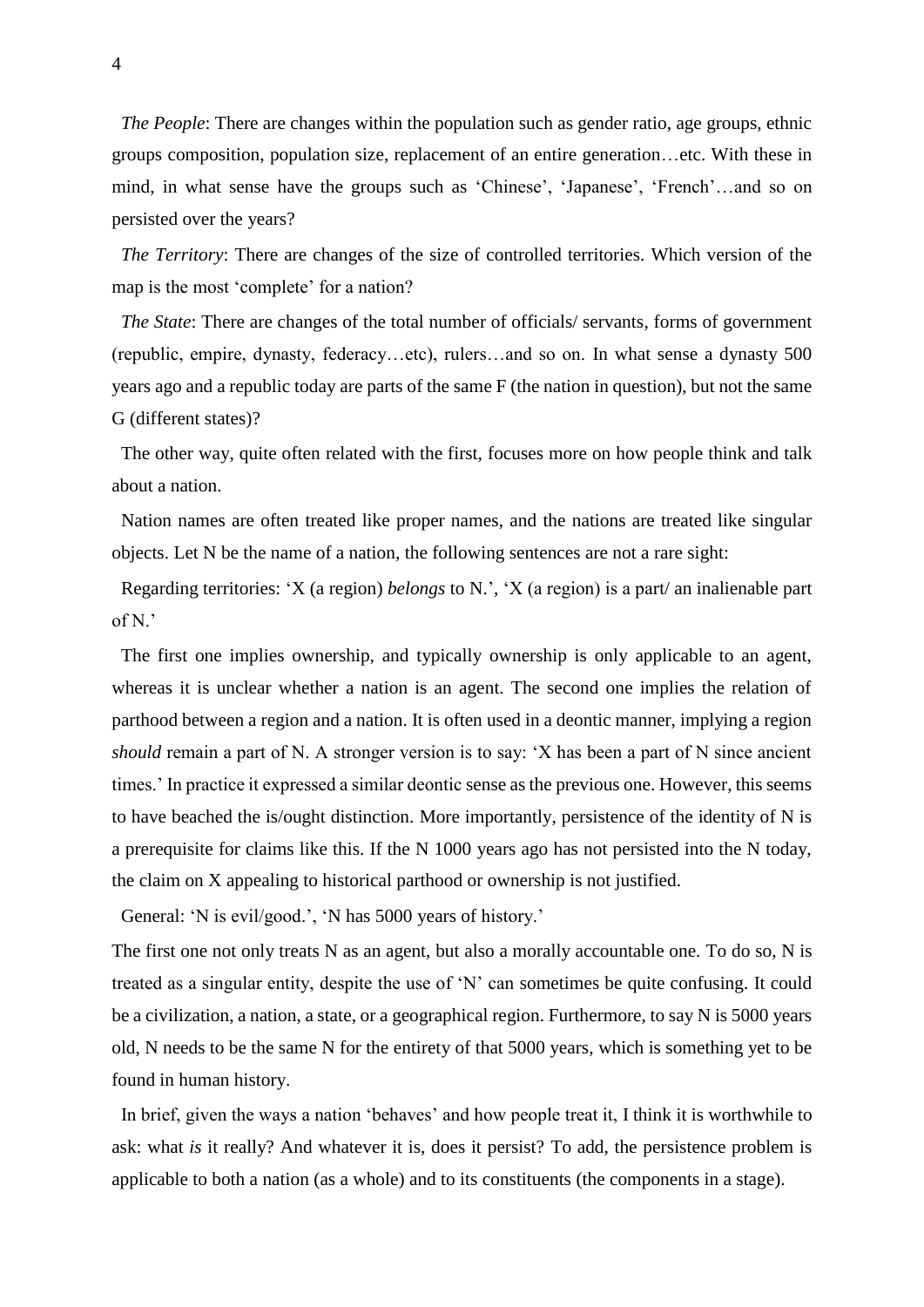#### **C. Background II**

There is a rich amount of work discussing the nature of the social world. Some focus on a broader scale, attempting to give a general account for the social/ artefactual aspects of the world. They investigate the making of social facts, group actions/ intentions and even values<sup>2</sup>. John Searle (1995, 2010) emphasizes on collective intentionality, status functions and institutional facts. Raimo Tuomela (2013) follows a similar line, proposes the we-mode/ Imode account. Ron Mallon (2016) develops a framework to explain the construction, stabilization and reference of 'Human Kinds'. Margaret Gilbert (1989, 2014) develops a theory of joint commitment. Michael Bratman (1999, 2014) works on the theory of share agency. Some philosophers take the discussion to a more specialized area, *groups*. While Brian Epstein (2015) develops a rather comprehensive account (for both material objects and groups), others concentrate on groups alone. For example, Gabriel Uzquiano (2004) suggests that groups are *sui generis* entities with sets as constituents, though the group itself is not a set. Nikk Effingham (2010) denies that groups are *sui generis*, instead argues groups are sets of ordered pairs. Katherine Ritchie (2013) rejects the above, and suggests groups are realization of structures. In addition, Katherine Hawley (2017) argues for a mereological understanding of groups, and Enrico Terrone (2017) suggests we can solve the problem of a group version of the Ship of Theseus using the *mental file* theory from François Recanati.

 Although none of the work listed above are dedicated to the analysis of nations, nation is still a social entity and share a lot of common features with other entities of the social world. For instance, a nation is a product of human society, meaning both of its existence and properties are at least partially dependent on the collective action and mentality of humans. Furthermore, a nation inhabits some group-like features. Both social groups and nations may exist but not in all time, or that they can survive the change of constituents without necessarily changing identity. This is a list that I will return to in section III.B. Despite the similarity of these domains, nations are still very different compared to a football team, reading group or supreme court. Hence, it requires a more specialized theory to accommodate its features, and it is the aim of this project. I should also stress that my goal is not to develop an anti-realist account of nation. I want to offer an account that can accommodate our best understanding of the social world (history, anthropology, social science…etc) while preserving as much common sense/

<sup>2</sup> See Gilbert's discussion of patriotism and political obligation. Margaret Gilbert, "Political Life," in *Joint Commitment: How We Make the Social World,* (New York: Oxford University Press, 2014), 341-409.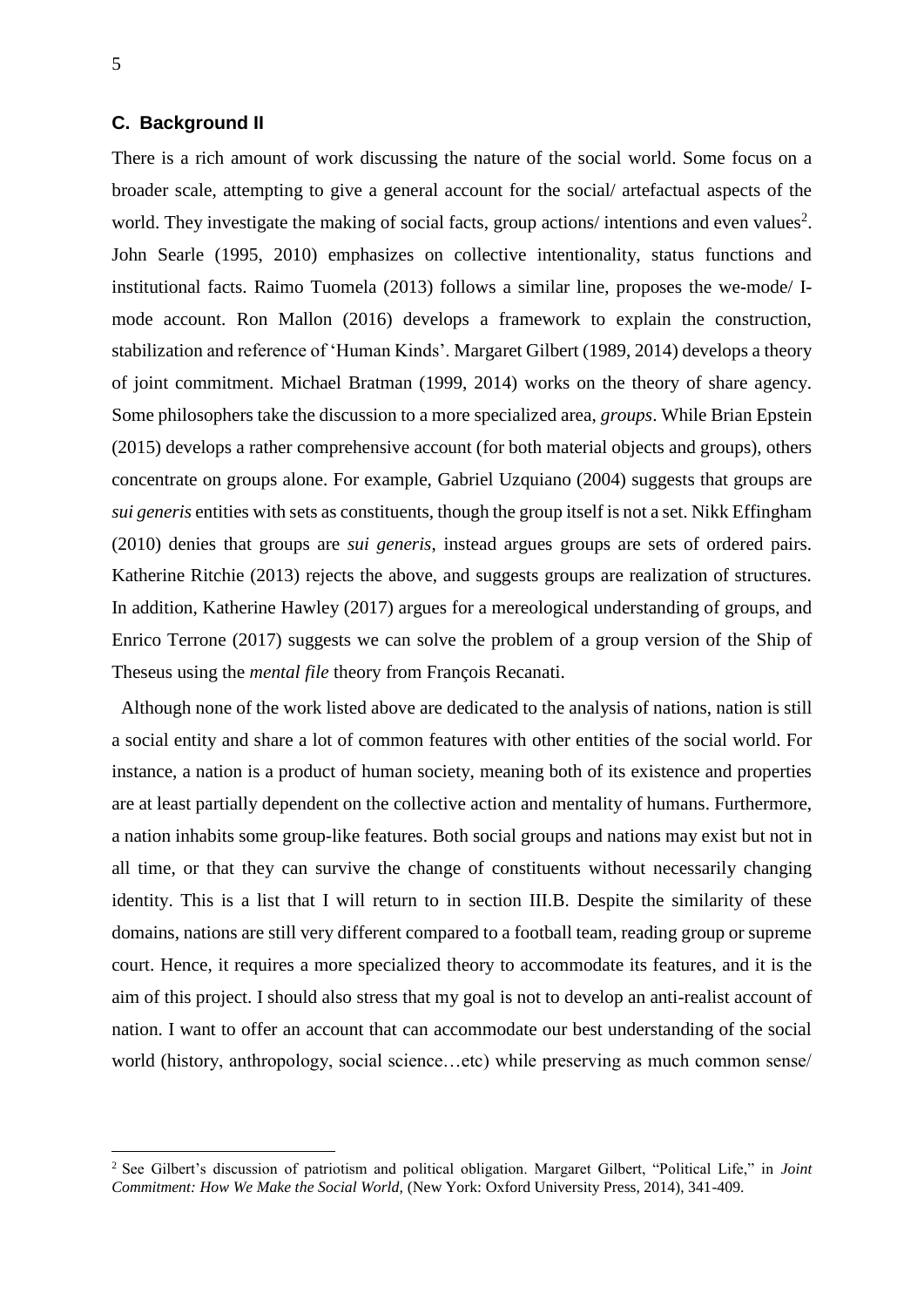intuition about it as possible: under the right conditions, nations can enjoy continuity of identity, as well as capable of undergoing fission and fusion.

#### **D. Terminology and Scope**

Before I go any further, it is important to clarify my use of some important terms which we will be seeing later.

- 1. Group: Without committing to any group theory, a neutral way of defining a group is that it is something primarily composed of human individuals. Examples: a mob, a basketball team, a supreme court…etc. There are further complications as to whether a group is only constituted by human individuals, as Epstein noticed there are facts about business corporations (e.g. Starbucks) but these facts are not human related<sup>3</sup>. This is something I will disregard for the moment as it is not central to my enquiry.
- 2. Social Group: It is also a group, but the group is social in nature. Meaning, it is not defined by natural scientific criteria. A reading group is social in nature because the membership is not granted by a natural cause. It is instead given or earned through human social activities e.g. signing up, asking to join, through invitation…etc.
- 3. Components: As Hawley noticed, our ordinary use of certain terms overlap with philosophical technical terms and that can cause confusion<sup>4</sup>. For instance, we normally speak of groups having members but not parts. The word 'member' seems to point towards set-membership, while the word 'part' leads to mereological parthood. To avoid confusion, I will be using the word 'component' as a neutral way to refer to the relationship between a stage and its constituents.
- 4. Nation: Perhaps the most confusing term of all. It can refer to either nation-the-country or nation-the-people. For nation-the-people it has a double meaning emphasising either a political community or an ethnic community<sup>5</sup>. I will use the word nation as nation-thecountry, unless otherwise specified. In addition, nation-the-country is often used to refer to a modern nation-state. I want to use the word in a broader, general sense, such that it can include non-nation-state 'nations' in history, such as empires, dynasties, city states…etc. It

<sup>3</sup> Brian Epstein, *The Ant Trap: Rebuilding the Foundations of the Social Sciences* (New York: Oxford University Press, 2015), 46.

<sup>4</sup> Katherine Hawley, "Social Mereology," *Journal of the American Philosophical Association* 2018, 1-17. doi:10.1017/apa.2017.33. ,2-3.

<sup>5</sup> 王柯:《民族主義與近代中日關係:「民族國家」、「邊疆」與歷史認識》(香港:香港中文大學出版 社,2015 年),頁 68-69。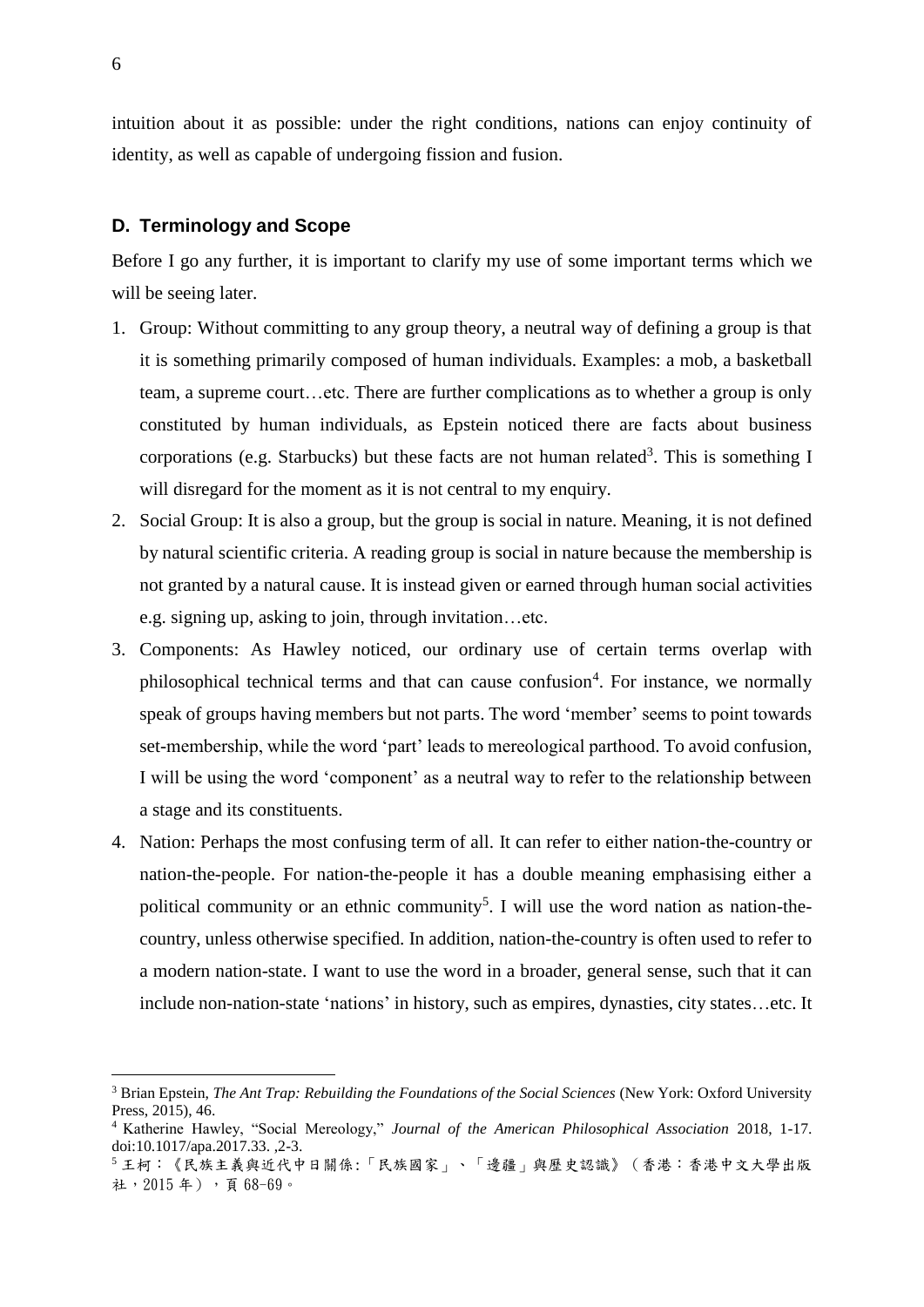is however not identical to 'civilization'. In my proposal a nation requires at least some form of government.

- 5. The people: One of the three proposed components for a stage of a nation. I will use it as nation-the-people.
- 6. The territory: There are two senses of what a territory is. One is that it is an area effectively controlled and owned by a nation. Usually but not necessarily where the people reside. The second one, is an area believed to be belonged to or connected to a nation or community. I will refer to the former one as  $T$ erritory<sub>1</sub> and the latter  $T$ erritory<sub>2</sub>. If unspecified it means both.
- 7. The state: The government of the nation.
- 8. Social Treatment: Is the umbrella term for human group mentality. Including but not limited to things explained as collective intentionality, group attitude, share agency, joint commitment and mental file. I am using it in a very loose sense, such that my theory can accommodate any of these theories, as I am not committing to any specific one right now.

 As for the scope, there are many types of social entities, and the primary domain of enquiry here is of nations. We will come across some groups, especially when discussing the components of a stage. However, I will not develop or commit to a full account of group ontology in this paper. There is also the question of whether nations are groups. I think it is possible, but one should consider this: the 'standard groups' have only human individuals as constituents, and their memberships are equal (still, members can have different roles). Suppose we accept Territory<sub>1</sub>, a state and the people as the constituents of a nation, are their membership equal in the way the membership of the members in a reading group are? Given my task here it is not of great relevance and I will not attempt to address it. This framework should be compatible to both construes of nation, as a group or not. At last, I am not arguing for perdurantism in general, but specifically for nations. Even then, my position is that given the features of nations, perdurantist modelling suits them naturally. And if a more powerful theory is not available, this should be taken as a default understanding of nations.

.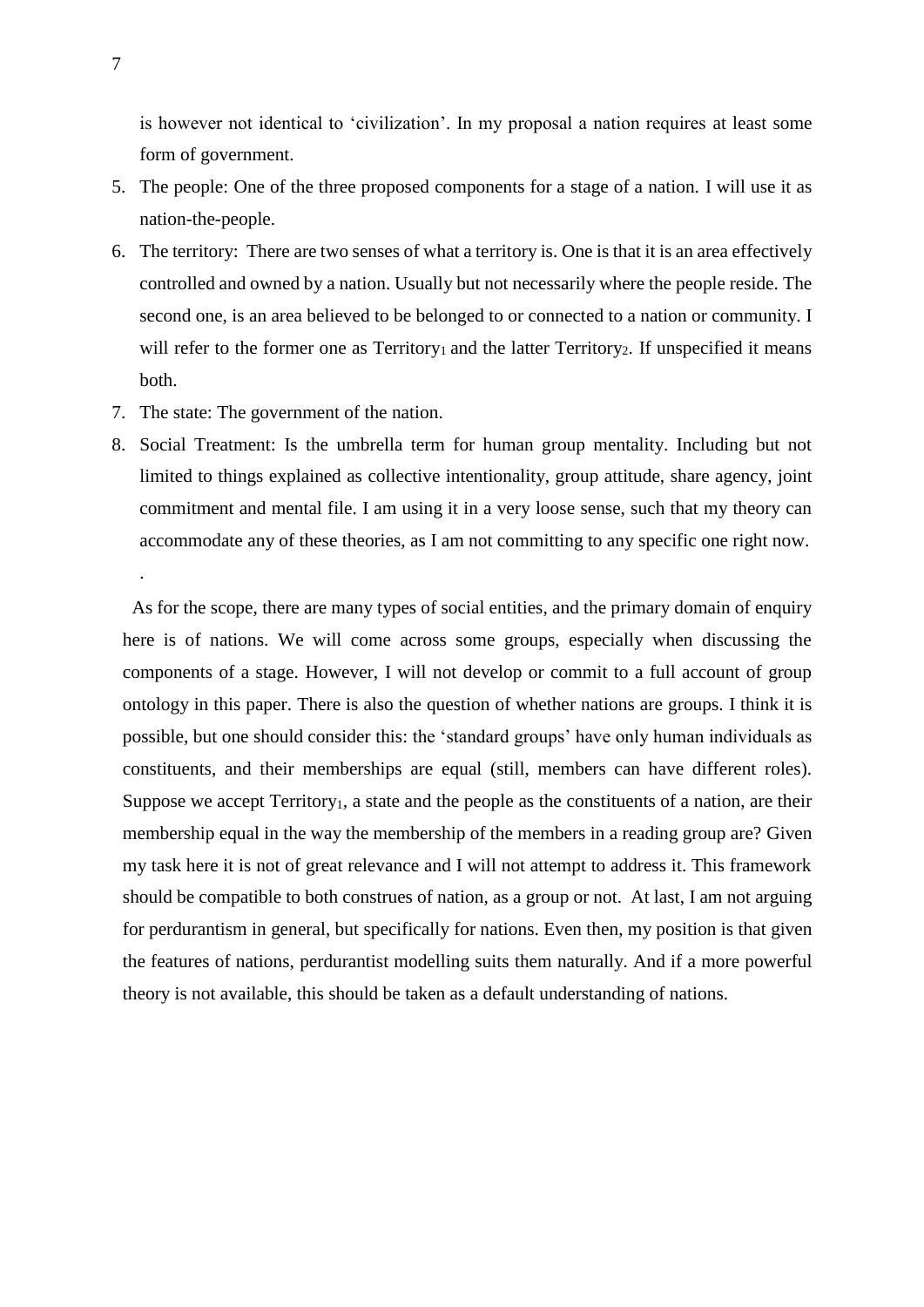### **A. Social Reality**

There are different ways to be a realist about something. Borrowing Stathis Psillos's (2000) formulation of the three theses of scientific realism<sup>6</sup>, a reformulated version for realism of the social world is as the follow.

- 1. The metaphysical thesis (TMT): There exist social entities which exist mindindependently. Accordingly, there are facts about these entities.
- 2. The semantic thesis (TST): Some sentences about social entities can be taken at facevalue.
- 3. The epistemic thesis (TET): Matured sciences about the social world are approximately true.

 Regarding TMT, there is a problem. When we describe something as being 'social', be that a fact or entity, it already implies that it is a product of human convention, and surely such convention cannot be completely mind-independent.

 At this point I believe it will be useful to introduce some distinctions. Searle proposes that we can divide things in the following ways. Something is *Intrinsically objective<sup>7</sup>* , when an entity's existence or/and facts about it do not depend on any mental state at all. The fact that the Earth is not flat is not related to what people think of it, regardless of how firm their beliefs are. What is *ontologically subjective*, is what we mean by 'conventional', or sometimes 'social'. It is when an entity's existence or/and facts about it at least partially depending on mental states. For instance, a stone on the ground can be used as the ammunition for a sling. But the stone has neither the function of being a projectile nor a status of being ammunition simply by virtue of its material composition. Furthermore, take what is ontologically subjective, when both the existence and features of such social entity is dependent on a whole community instead of just an individual, it becomes *epistemically objective*. For example, HKD (Hong Kong Dollar) is the current official currency in Hong Kong. The banknotes' existence (as currency) is neither grounded nor anchored (in Epstein's term<sup>8</sup>) by its material constitution, even it may be designed to be a banknote. It is also not grounded nor anchored by a mere individual's mental state, it requires a society-wide social treatment. E.g. A currency's existence is grounded by the fact that it is produced by the Hong Kong Note Printing Limited (HKNPL) and issue by three commercial banks under the authorization of the Hong Kong Monetary Authority (HKMA),

<sup>6</sup> Stathis Psillos, "The Present State of the Scientific Realism Debate," *The British Journal for the Philosophy of Science*, Vol. 51 (2000): 706.

<sup>7</sup> John R. Searle, *The Construction of Social Reality* (New York: The Free Press, 1995), 8.

<sup>8</sup> Brian Epstein, "Grounding and Anchoring," *The Ant Trap*, 74-81.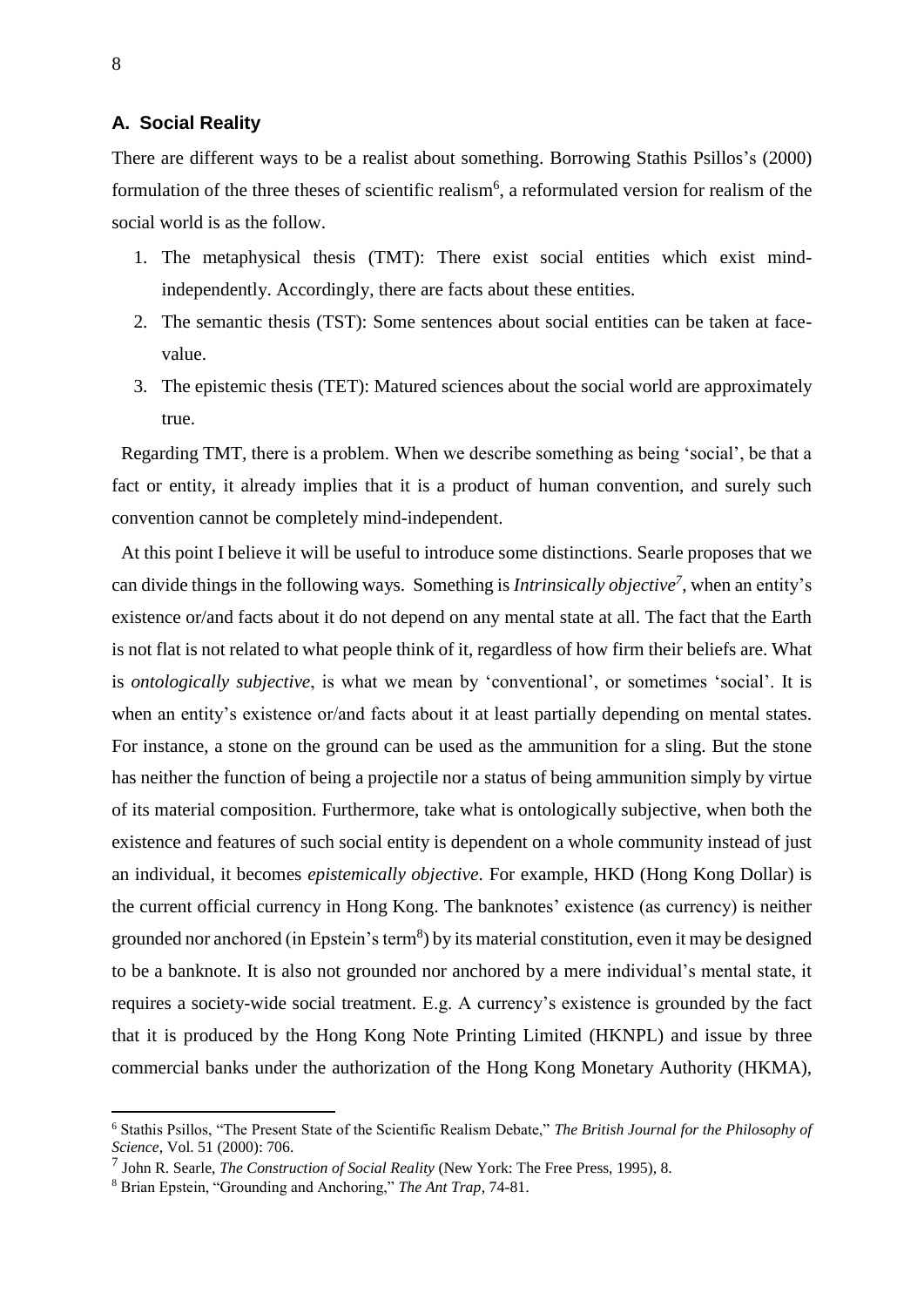anchored by the society's collective acceptance (be that any kind of social treatment) of the authority and power of the above institutions<sup>9</sup>. Therefore, there is a realness to the existence of HKD in the sense that it is sustained by structures/ systems/ institutions much larger than one or a small group of individuals.

Hence, TMT should be rewritten as:

4. TMT\*: There exist social entities which exist with epistemically objective independence. Accordingly, there are facts about these entities.

 I take that TST is correct. Though I should add that some nation-related names can fail to refer, therefore I am presupposing at least some can. As for TET, I am fully aware of the human factors in play in various types of social sciences. Historical sources can be biased, scholars can be influenced by ideological trends, political and/or religious beliefs. Personal interpretations of data, materials and evidences are difficult to avoid…and so on. Despite of all these potential problems, I don't think it is *impossible* for these social sciences to be at least approximately true. We can be selective about theories, and we can also leave rooms for better theories. Just because some theories are unreliable does not mean all theories are/ should be the same.

 To apply the above to nations. I hold TMT\*, TST and TET to be true with regards to nations. First, despite of the manipulation of social treatments, fictitious history and construction involved in the making of nations, nations exist and often have a strong epistemically objective independence. Since they exist, there are also corresponding facts about them. Some sentences can be taken at face-value, such as 'New Delhi is the capital city of India.' Although it is context sensitive (since the fact involved is stage specific), there are no ambiguity in the sentence and it can be taken at face-value. Surely some sentences can be problematic. Such as 'China was in a state of internal struggle during the late Warring States Period (247-221 CE).' The concept of China as a nation did not exist back then, and that the warring states may well had considered war against each other as 'international affairs'. It is not clear in what sense China was in 'internal' struggle. In any case, as long as some sentences can be taken on face-value, TST is true. As for TET, some explanations can be deferred to experts in other disciplines, and this theory is constructed in such a way that it leaves room for such deference to fill the gaps in.

<sup>9</sup> Enrico Terrone, "The Band of Theseus: Social Individuals and Mental Files," *Philosophy of the Social Sciences*  Vol. 47 (4-5) (2017): 299.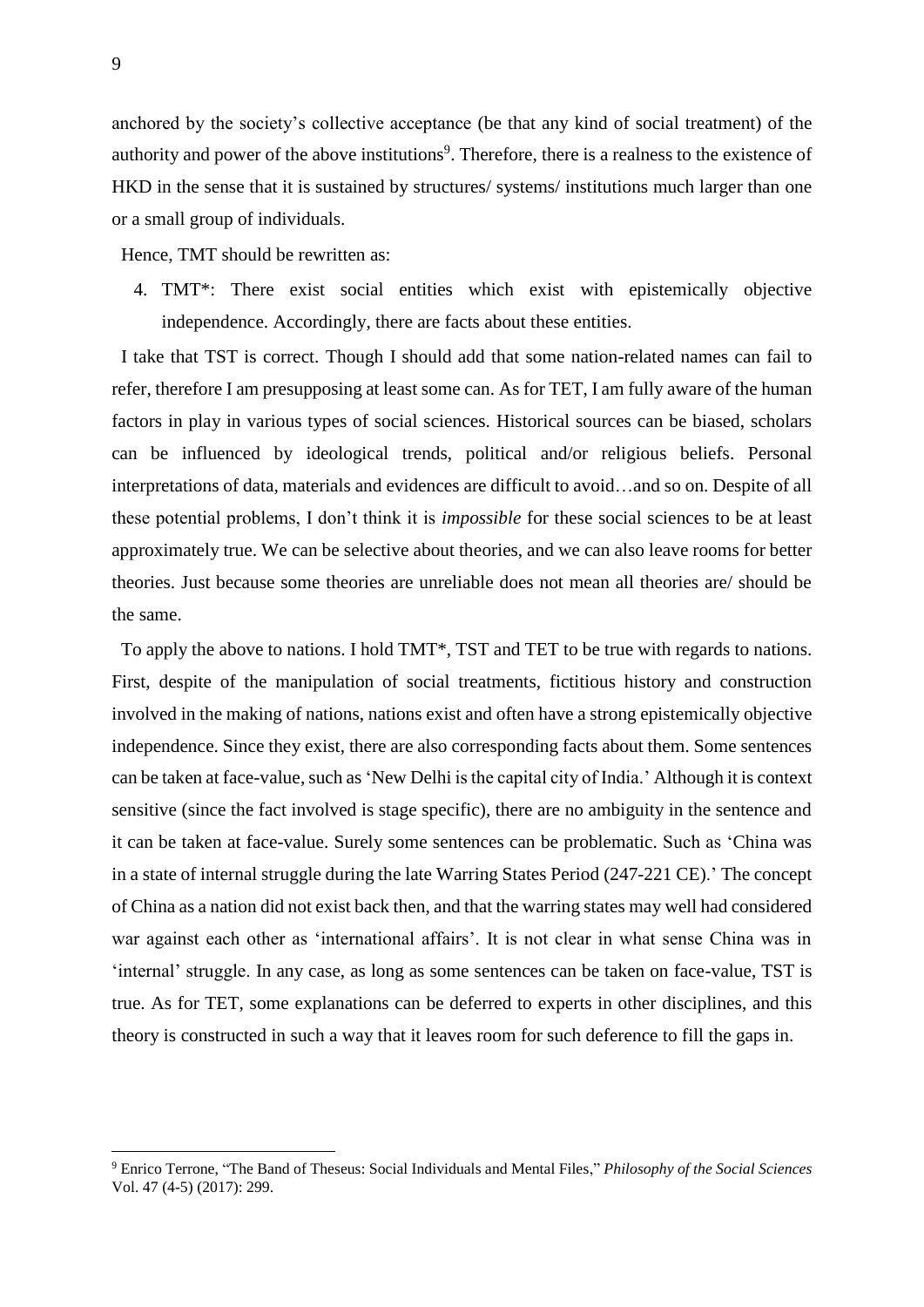#### **B. Social Treatment**

In this section I will give a quick follow-up on how I intend to use 'social treatment'.

 There are various available theories concerning group mentality. It is my intention to leave rooms for as many of them as possible in this framework. This is because in the construction of national identity, from identity of a nation, to the identity of the people (be that race, ethnic group or political community), involve many different types of group actions and beliefs, and each may require a different explanation. So, for my purpose it is useful to adopt a pluralist approach to theories of group mentality.

As Eric Hobsbawm cited Ernest Renan: 'Getting its history wrong is part of being a nation.'<sup>10</sup> The role of these group mentality theories is to explain how people are 'getting history wrong *together*', alongside historical explanations. This is important because as I have argued, for something to be 'social' is to say its existence and/or facts about it are at least partially dependent on mental states. Since we want to know how certain objects or categories are grounded, combining the two yields a more informed guess on the ontology of these things.

## **II. Perdurantism for Nation**

#### **A. Nation Features I**

<u>.</u>

The following shows several features concerning the stage components. This shows why a single component cannot form a nation, as well as to pre-empts for section III. B: What goes into a stage. Furthermore, to unmotivated some potential construes of these components.

#### **1. Coincidental parthood of territory and mereological essentialism**

Suppose a mereological essentialist wishes to trace  $T$ erritory<sub>1</sub>, one would trace the land under 'the sort quantity of matter'<sup>11</sup>.

Assuming there is exactly one region  $L_0$ , it be the total Territory<sub>1</sub> of a nation N and assuming N enjoys a continuity of identity. At different stage this region can contain or be split by numerically different regions. As represented by the different 'Ls'.

<sup>10</sup> Eric. J. Hobsbawm, *Nations and nationalism since 1780: Programme, myth, reality,* 2nd ed*.* (New York: Cambridge University Press, 1992), 12.

<sup>11</sup> Sider, *Contemporary Debates in Metaphysics,* 250-251.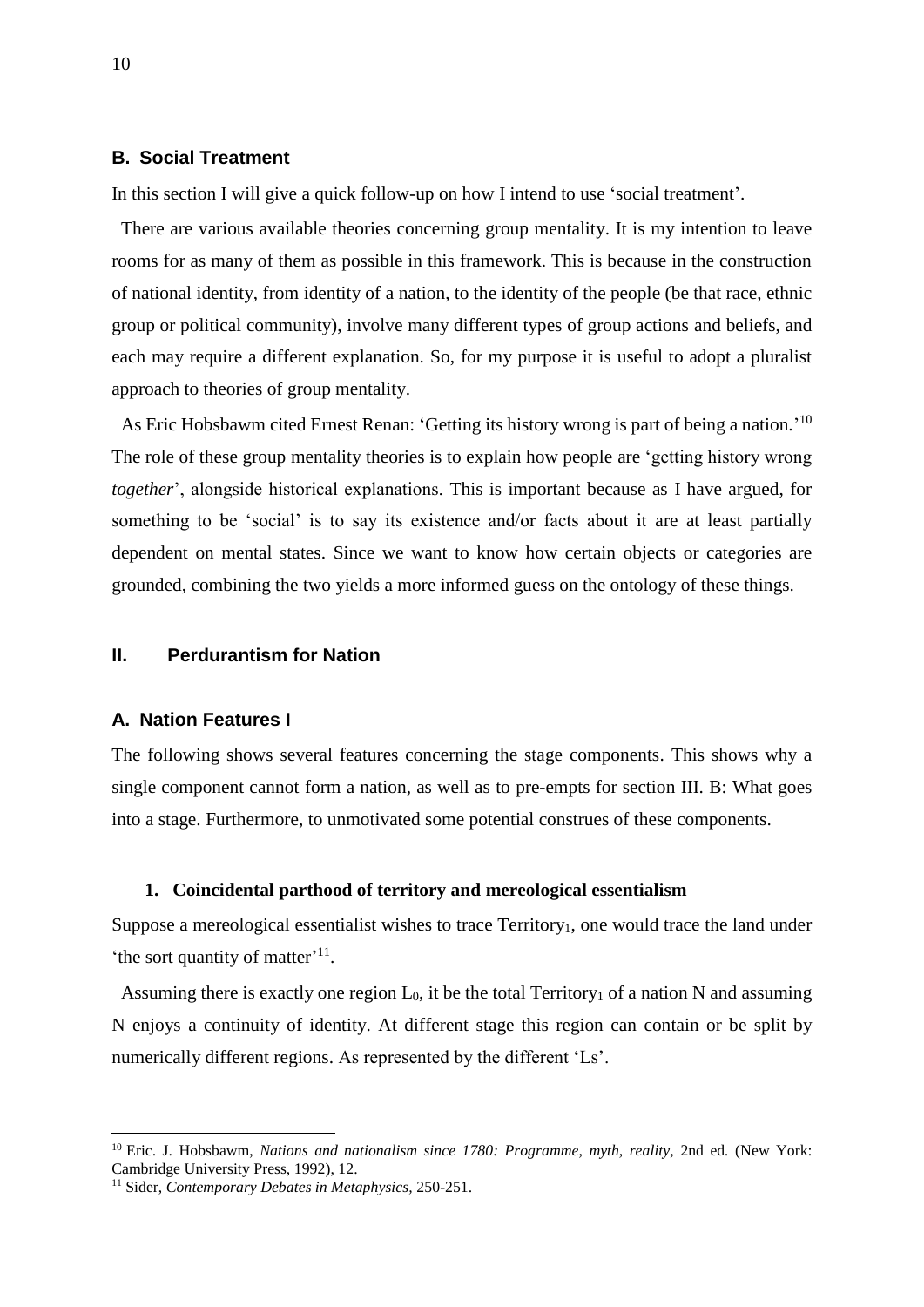

Figure. 1

1

One way to trace  $L_0$  is to draw a line around it, and trace what is within the line rigidly<sup>12</sup>. Meaning, no matter the size of  $L_0$ 's parts or how they are split, only the matters within the boundaries of  $L_0$  counts (as in  $T^1$  and  $T_2$ ).

This is problematic. First, this basically means  $L_0$  cannot change.  $L_0$  cannot get any larger, or smaller. If  $L_0$  is supposed to be a Territory<sub>1</sub>, then it directly conflicts with our understanding of history: that Territory<sub>1</sub> do change. Second, not only does L<sub>0</sub> changes in size over time, it is also internally arranged in different ways. Facts about  $L_0$  are only true stage specifically, and no single description regarding the total area of  $L_0$  is true across all stages (e.g. a timeless view). Therefore, there is no matter of fact about which version of  $L_0$  is the 'most real' or 'most complete'. By tracing a certain sort quantity of matter rigidly one is simply ignoring the many stages of  $L_0$  as a Territory<sub>1</sub>, and it has no use in explaining the change of a nation, unless nations are supposed to only stick to what they had when they were first founded. Third,  $T$ erritory<sub>1</sub> is related to a nation, and not merely a geographical region. Then tracing  $L_0$  rigidly can result in tracing the same area back to time when the nation N did not exist. It is clear that such place is not a Territory<sub>1</sub>, but merely a surface of the Earth.

#### **2. Essential Territory and Dominant Sort**

Another attempt is to take a region as being particularly dominant, that it constitutes the identity of an object. Meaning, the tracing target will be that dominant sort. As an analogy, it is,

 $12$  I don't mean 'rigid' as in able to refer in all possible worlds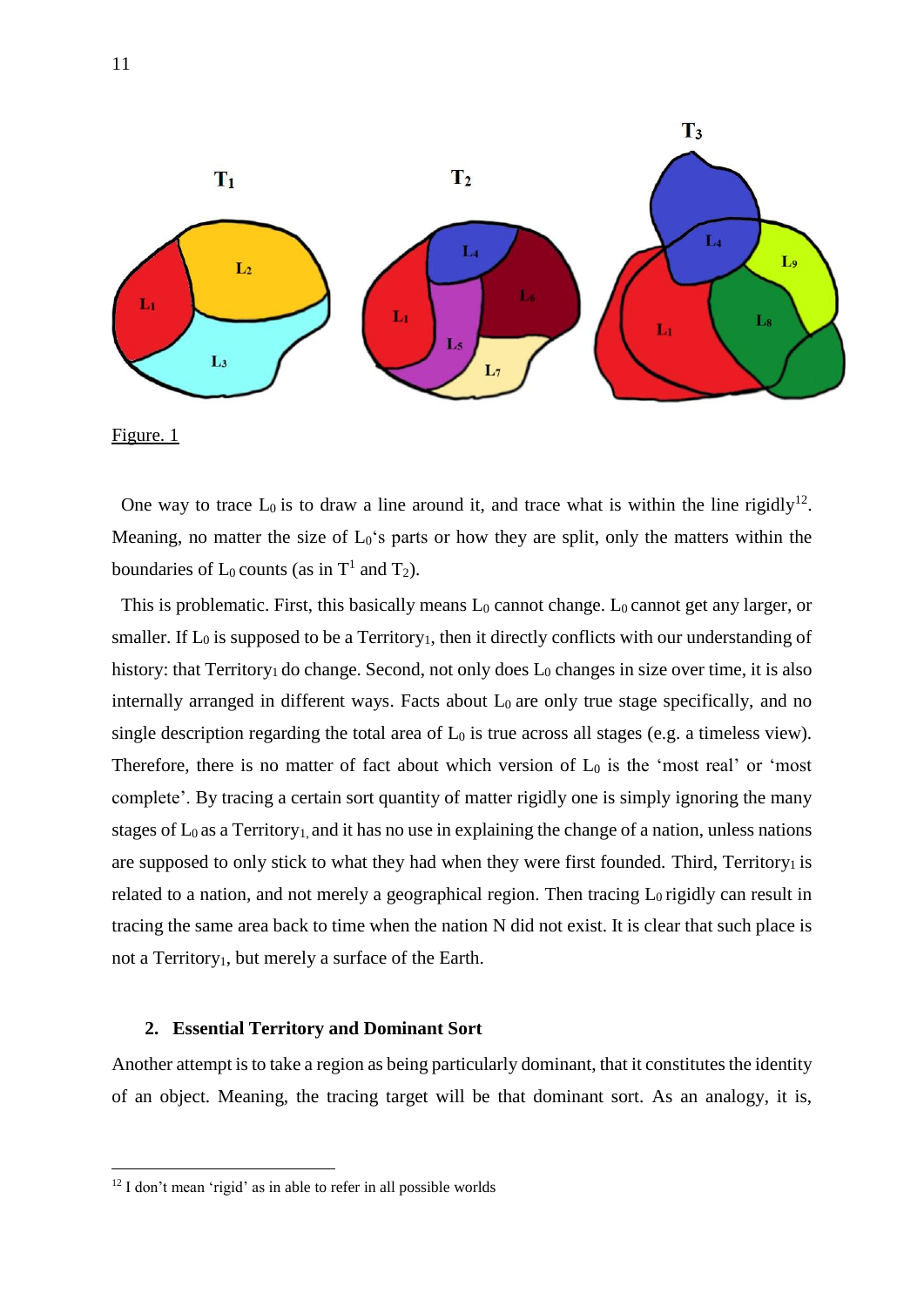imaginable that a lead singer can be so extremely important to a band, that the retirement of this person can 'destroy' the band's identity.

Suppose there is exactly one region  $L_0$ , which happens to be the current Territory<sub>1</sub> of nation N. Despite of all the different ways of dividing  $L_0$  across time, there is an overlapping part  $L_e$ . This is however, insufficient to establish the claim that  $L<sub>e</sub>$  is the essential part/ dominant part of  $L_0$  and thus  $L_e$  can be used to fix nation N's identity.

First: consider a scenario where the overlapping part  $L_e$  is destroyed or occupied by another nation. This however, do not always lead to the destruction of N. Consider a case analogous to Locke's argument of personal identity. Locke takes that the psychological self is essential to personal identity, therefore if a prince and a cobbler exchanged their minds, the person with the prince's mind is the prince, not the one with the prince's body. Now consider two nations, each has a historically overlapping region, for some reason decided to exchange them. Apparently, the result should be opposite to Locke's experiment, the exchange does not result in an exchange of identity. Therefore, an overlapping region is not an essential Territory<sub>1</sub>.

 A further consideration is that a particularly iconic or important region (usually the capital city) is essential to a nation. Consider the fact that Napoleon captured Moscow in 1812, but the Russian Empire was neither destroyed, nor surrendering. In addition, during the Second World War, much of France's territories were occupied by German forces, it is however not true to say France 'ceased to exist' during the occupation.

 I wish to clarify that I am not denying the possibility for a region to be dominant to a nation's identity. My take on this possibility is that it has more to do with a region's relation with the other components rather than the 'overlapping'. If there is any reason why a region is dominant to the very existence of a nation, then it is usually that the region is a crucial political/ economic/ industrial centre, and the capturing of the region results in the loss of at least two of the stage components, hence leading to the nation's destruction. For instance, Carthage (both the city and the nation) was gone for good when the Romans sacked and burned their capital city at the end of the Third Punic Wars. Carthage's Territory<sub>1</sub> and power had diminished severely after the Second Punic Wars, which was reflected by the fact that the major fighting in the third wars were confined to a small area in North Africa (Carthage's Territory<sub>1</sub>)<sup>13</sup>. As the capturing of the city of Carthage effectively led to the complete loss of Carthage's state and Territory<sub>1</sub>, one can consider the capital city an 'essential region' when Scipio laid siege on it. Contrast this with Moscow in the 1812 Patriotic War. Despite the capital occupied and set ablaze by Napoleon,

<sup>13</sup> Adrian Goldsworthy, *The Fall of Carthage: The Punic Wars 265-146 BC* (London: Cassell, 2003), 355.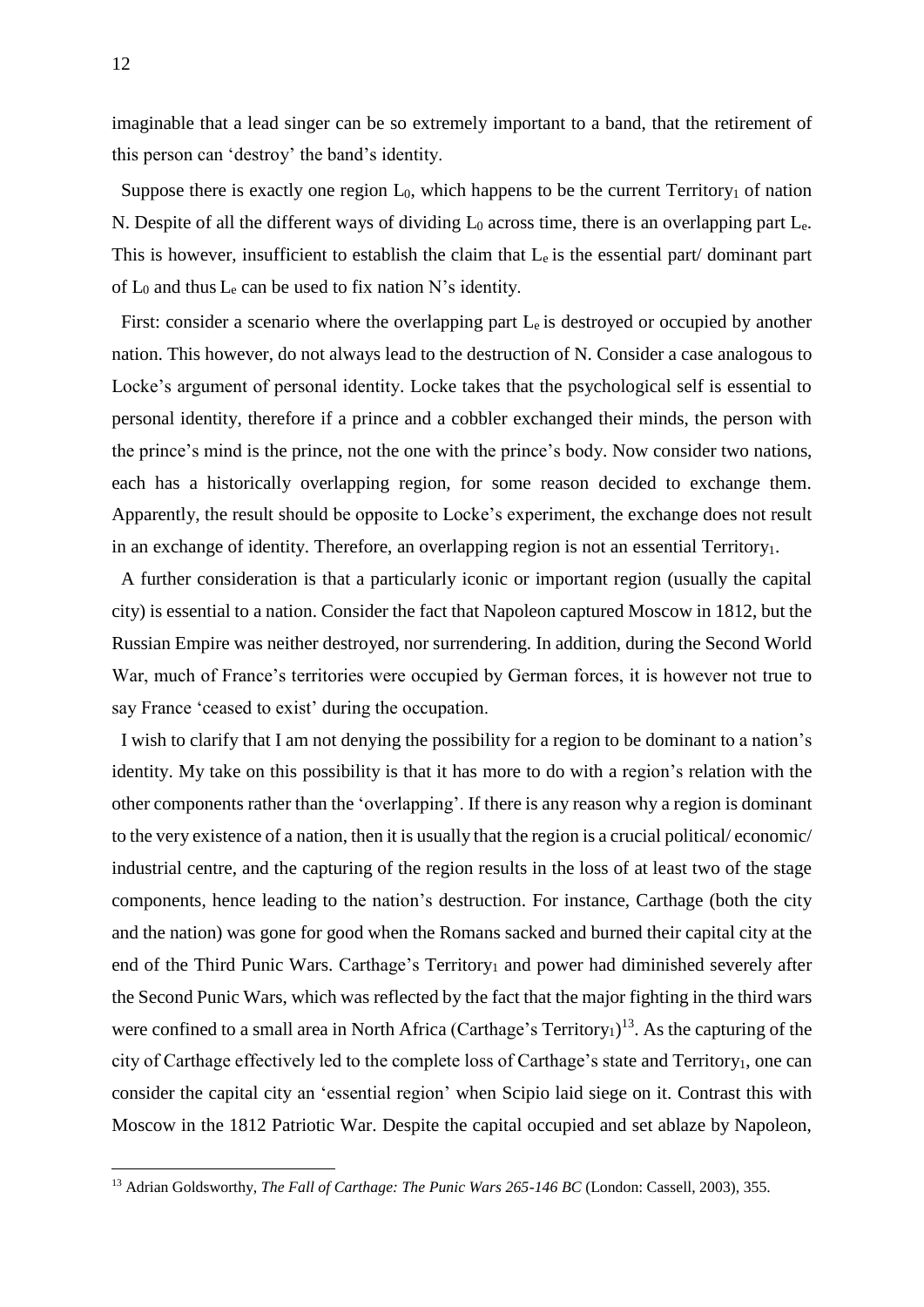The Russian Empire was holding on to its Territory<sub>1</sub>, people and state, even managed to raise money to fund the campaigns through means of voluntary contributions and loans of state credit institutions<sup>14</sup>.

 Under this light, the territory alone cannot form a nation, it must be combined with other components. Second, in most cases the territory is not an essence of a nation, even if this region overlaps with the nation's territory at every stage. The only time a region is essential to the nation is when the destruction of it leads to a total loss of at least two stage components. And the problem with tracing with dominant sort is that only under very specific conditions does a region becomes dominant. In other cases, it is simply unclear what region is dominant and this method offers little usefulness.

#### **3. No Essential Ethnic Group**

Assuming nation N is multi-ethnic, and both the state and the people recognize that. Also assume at different stages of N, the component 'people' had different number of ethic groups included. Moreover, suppose at each stage they give different tags (names that bear concepts of category) to this sum of all ethnic groups. For instance, as some stages they categorically 'wrap up' everyone as 'The people of the central plains', at some other stages they are 'The people of the central plains' culture', at yet some other stages they are 'The N-ians/ N-ese (ethnonational)'. What follows, is that the more ethnic groups N has, the more difficult it is for them to come up with an umbrella term that can coherently include both current and past tags for all ethnic groups (especially if they choose cultural/ biological criteria). Furthermore, the more need to be included, the more arbitrary the tag is.

 There are two more potential problems. First, problem of further composition. It is when an ethnic group is growing and becoming more complex, if looked at a fine scale, differences can always be found. It is totally possible that a group finds enough distinctiveness to create their own identity. This is often an important pushing factor for sub-nationalism and localism.

 Second, problem of radical fusion. Historically, two very distinct groups, which saw each other completely alien had some encounters. They later fused with each other as well as other groups. For people in current stage, it is difficult for them to create a tag that will coherently describe the two groups in all stages. Currently, they may be bound as a single political/ cultural

<u>.</u>

<sup>14</sup> Liudmila P. Marnei, "The Finances of the Russian Empire in the Period of the Patriotic War of 1812 and of the Foreign Campaigns of the Russian Army," in *Russia and the Napoleonic Wars: War, Culture and Society, 1750– 1850*, ed. Janet M. Hartley, Paul Keenan and Dominic Lieven (London: Palgrave Macmillan, 2015), 143-144.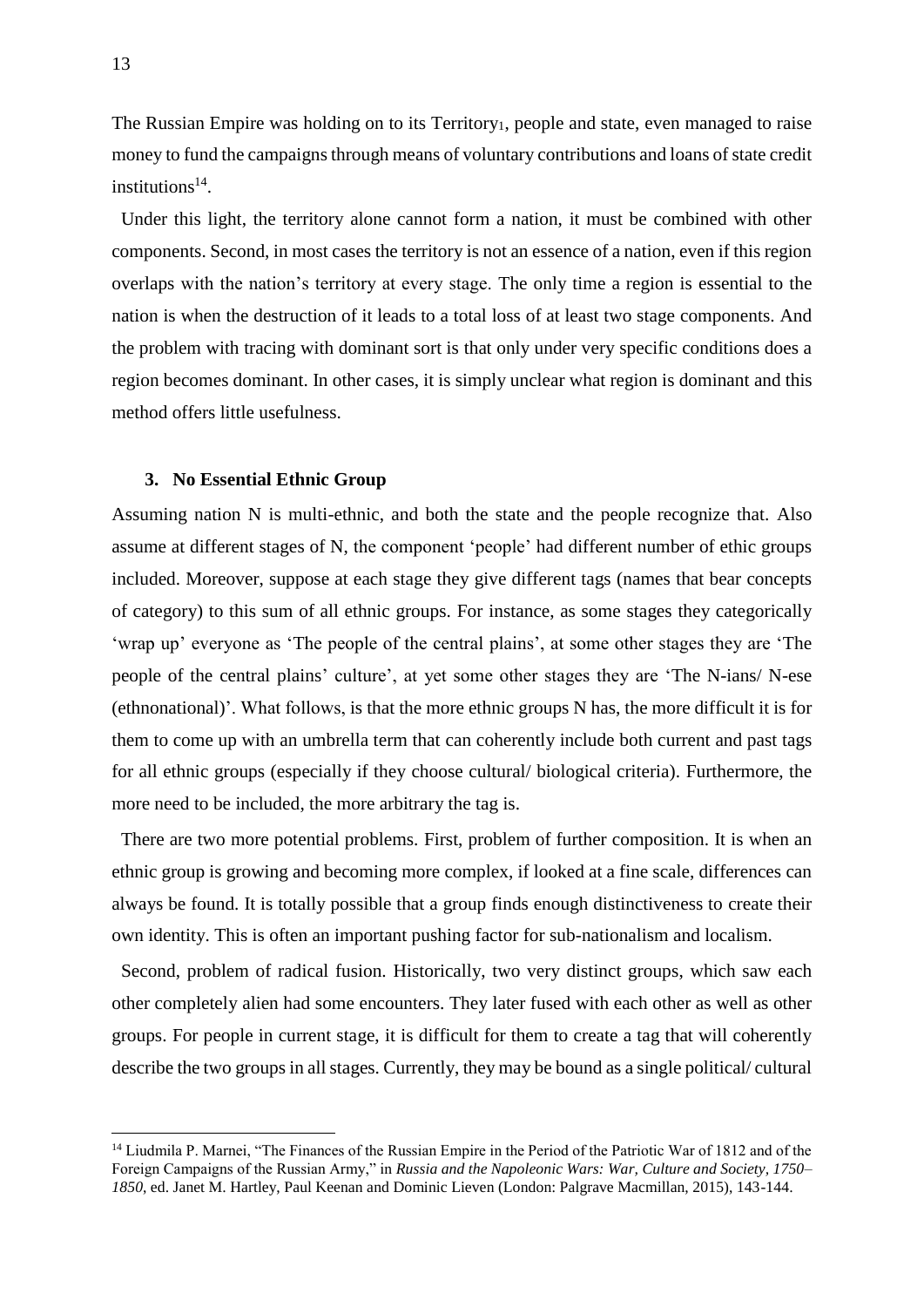community, but this was not true in most other stages. Even more, it is quite often the case that this tag (including the concept) currently in use did not exist when the two groups were still distinct. Given that, the umbrella tag is only stage specific, but not across all time. To say these historically different groups 'have always been members of the same group' is quite often not true.

 In brief, for most multi-ethnic groups, a tag that is true of all the groups, present and past, either don't exist or is very arbitrary. There is also no clear guideline saying which group is the 'essential' one. If they use the current umbrella tag, it is unreasonable to say all the past distinct groups are essential, as they could have easily formed some other groups, or there is another group that currently shares similar ethnicity but has their own nation. Even if there is such an essential group, it is not clear how it can be defined, or currently how 'pure' they are, given all the changes they experienced in history.

#### **B. Nation Features II**

Without exhausting all the features of nations, the following is a list of criteria that capture the major features for most if not all nations:

- (1) Exist-Time: A nation can exist at one time without at every time
- (2) Exist-World: A nation can exist at one world without existing at every world
- (3) Spatiality: A nation can be located within space
- (4) Constituent-Time: A nation can have different stages/ components for a stage at different times.
- (5) Constituent-World: A nation can have different stages/ components for a stage at different worlds.
- (6) Incomplete-Stage: Stages of a nation can exist without having all the major components.
- (7) Stages of a nation are not connected by themselves, it requires social treatment.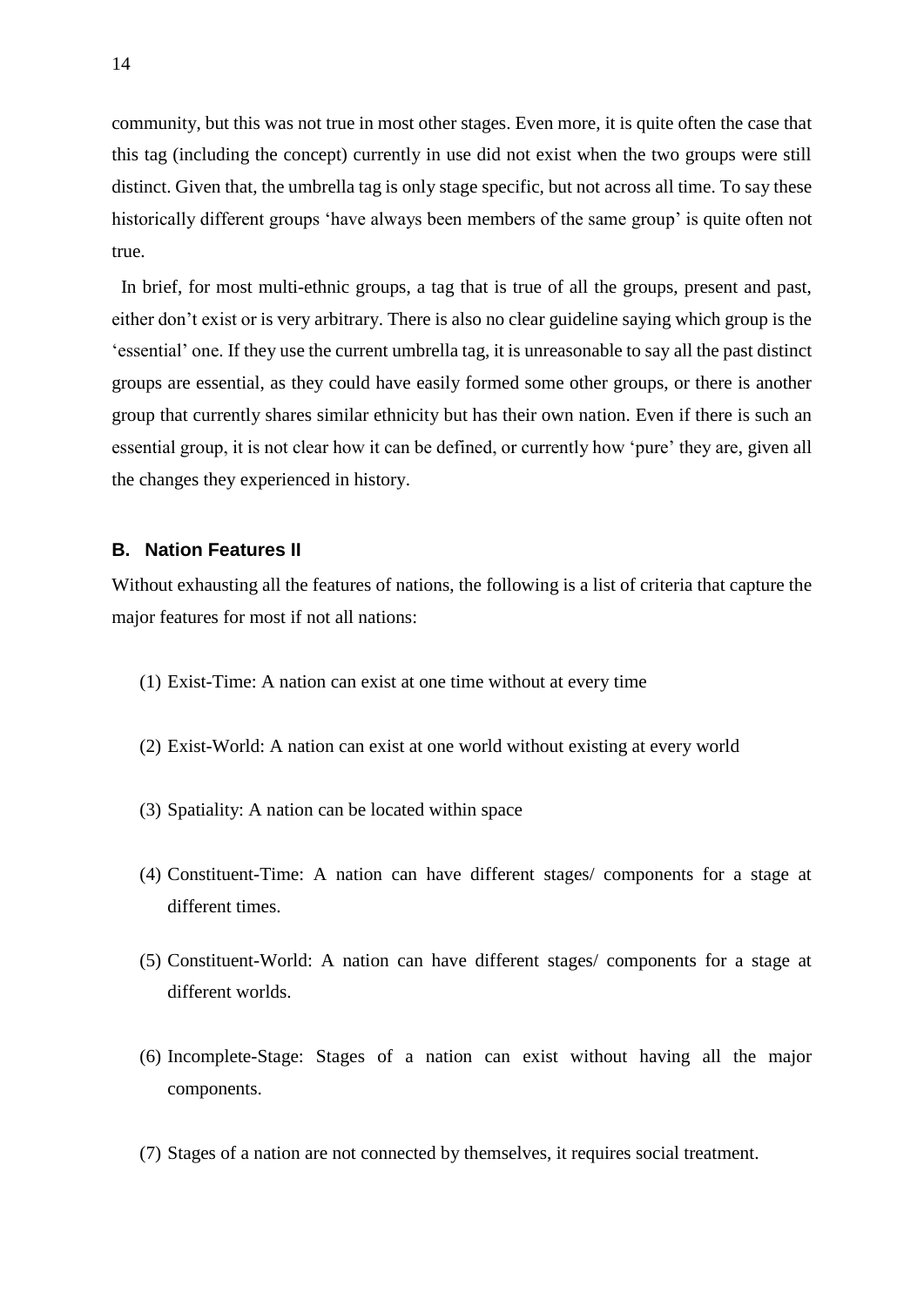To briefly elaborate: For Exist-Time, before human groups reached the complexity to form a government, there were no nation. Also, a nation could have existed for the past 50 years without having existed for the past 5000 years, it can fail to continue. For Exist-World, a nation can fail to exist in some possible worlds. For spatiality, a nation's stage can be located within space. In case where the components are separated, at least the components can be tracked within space. For Constituent-Time, a nation's stages and components of the stages can change. A current nation may not identify itself with a specific stage in history, and a nation can survive changes to territory, government and the population. Similarly, a nation can fail to have a specific stage or combination of components for a stage without necessarily cease to exist. Hence Constituent-World. For Incomplete-Stage, sometimes a nation can persist without one of the components. Consider cases where a nation is in migration (no defined territory) or in war (territory occupied), it does not necessarily cease to exist. At last, the stages/ pieces of histories of a nation don't always connect themselves. It often requires some form of social treatment. Be that a collective imagination, or the updating of a mental file.

These features can accommodate the following 'behaviours' of a nation: To succumb under another nation, then regain sovereignty without having to deny the existence of the nation during the submission. Or to experience fusion or/and fission, which are extremely common in history. Furthermore, nations can have incomplete or empty stages. A nation can be destroyed (by losing two components. If this group (the people) survives long enough to regain their own territory and government, and the new nation chooses to be associated with the old one (social treatment). There is still continuity, but some periods are empty.

#### **C. What goes into a stage?**

With the above I should have established that any single component cannot form a nation. The next question is, what can?

 In this section I will argue that a nation stage normally contains the state, the people, and the territory with two exceptions. I think article 1 of Montevideo Convention covers something similar: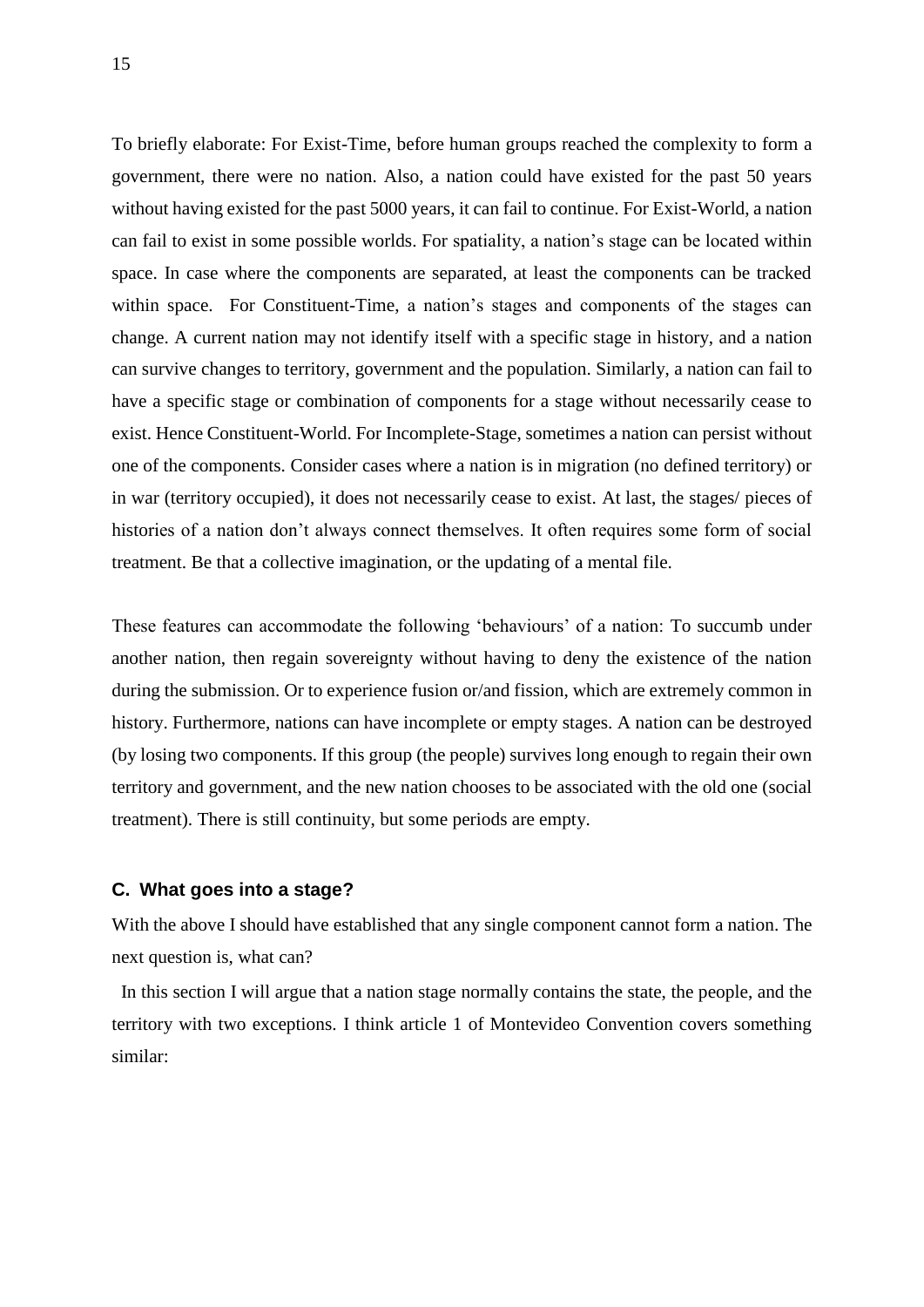The state as a person of international law should possess the following qualifications: (a) a permanent population; (b) a defined territory; (c) government; and (d) capacity to enter into relations with the other states.<sup>15</sup>

To argue in a more philosophical way, we can check whether there are predicates/facts that are true of both a nation and its components. 16

## **1. Nation-Territory:**

- It takes X hours to drive across France from the east to west end. (Territory<sub>1</sub>).
- There are 30 active volcanoes in Iceland. (Geographical features, part of Territory<sub>1</sub>).
- There are 2914 colleges and universities in China by 2017 (Facilities, things *on* the ground).
- The yellow river is in China (iconic or important geographical features).

Since we can predicate over a nation and its Territory<sub>1</sub>, Territory<sub>1</sub> is in a nation-stage. But do notice how some of these, especially those describing the geo features, can be said truly without a nation if the name of nation is used merely as a locational indicator. This does not imply the existence of the nation e.g. 'This dinosaur lived in China 50 million years ago' does not imply China as a nation is 50 million years old.

## **2. Nation-People:**

1

- China has 21.93 million active military personnel in 2017 (is contingent, depending on how a nation form its military forces).
- China produced X tons of plastic waste in 2017 (the land does not produce plastic, people do).
- China is 91.644% Han Chinese in 2010.

Similarly, there are facts true of both the nation and the people, the people are in a nation-stage. Note that there can be some indeterminacy about what is involved. In the case of plastic waste, it could be the government, commercial companies as well as the common people. But since we only need to know the people is in the stage, this does not impose a challenge.

<sup>15</sup> Article 1, *Montevideo Convention on the Rights and Duties of States*, signed 1933.

<sup>&</sup>lt;sup>16</sup> This is suggested by Dr. Bryan Pickel in a private conversation.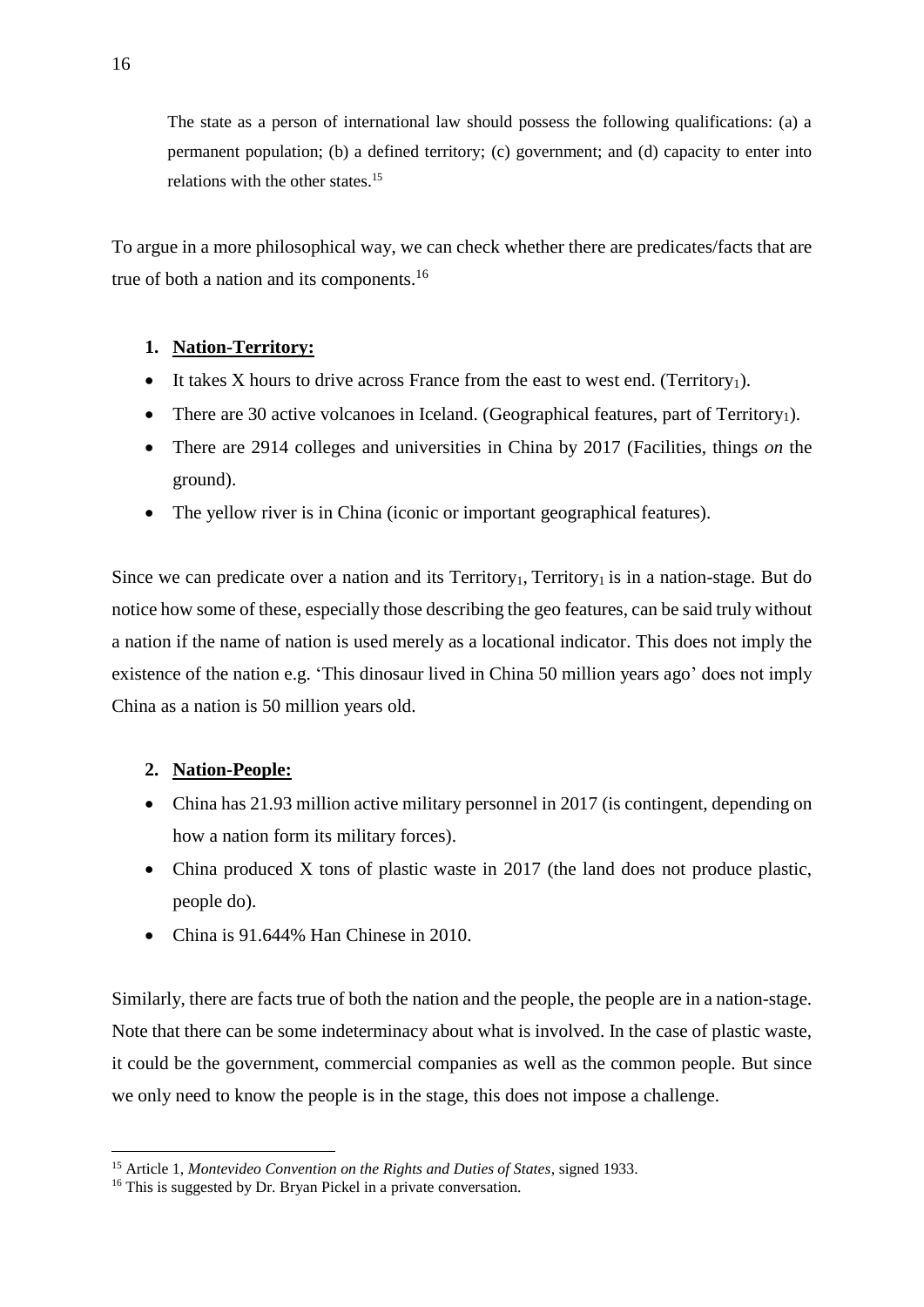## **3. Nation-State**

- Canada passed Bill C-16 in 2016.
- The USA left the UN Human Rights Council in 2018.
- The USA founded the CIA in 1947.

 Some actions are only performed by a state, not the land or the people. However, depending on how much representativeness a government has, it is possible for the passing of a bill to involve both the state and the people.

 In brief, we can see that depending on the context, predication over the nation name can involve both the nation and components of a stage. Thus, these components are in the nationstage. Aside from nations' composition, it also shows how use of nation terms can be confusing---Especially if one sees only one 'wholly present' nation and no components.

### **D. Combination**

Now I want to talk about the incomplete stage and empty stage scenarios.

 Typically, a nation has all three components in a stage, but two exceptional cases are allowed, to accommodate some nation 'behaviours'.

An incomplete stage is when one component is missing, nevertheless still qualifies as a nationstage. There are three possible combinations:

- − State and Territory
- − People and Territory
- − People and State

 The first one does not exist. To have a state without people is like having a committee of reading group but without members. In such case there is no reading group. For the second one, it is possible that a nation is going through a transitional period and that there isn't a functioning government. E.g. During revolution, foreign invasion. In such case it is not necessary that the nation has ceased to exist. For the third one, it is possible when under foreign invasion, the people and its state are driven out of their territory, or that they are in the process of migration, such that they don't have a defined territory. Still, I think it is more plausible to say the identity of such nation is holding during these events, instead of popping in and out of existence.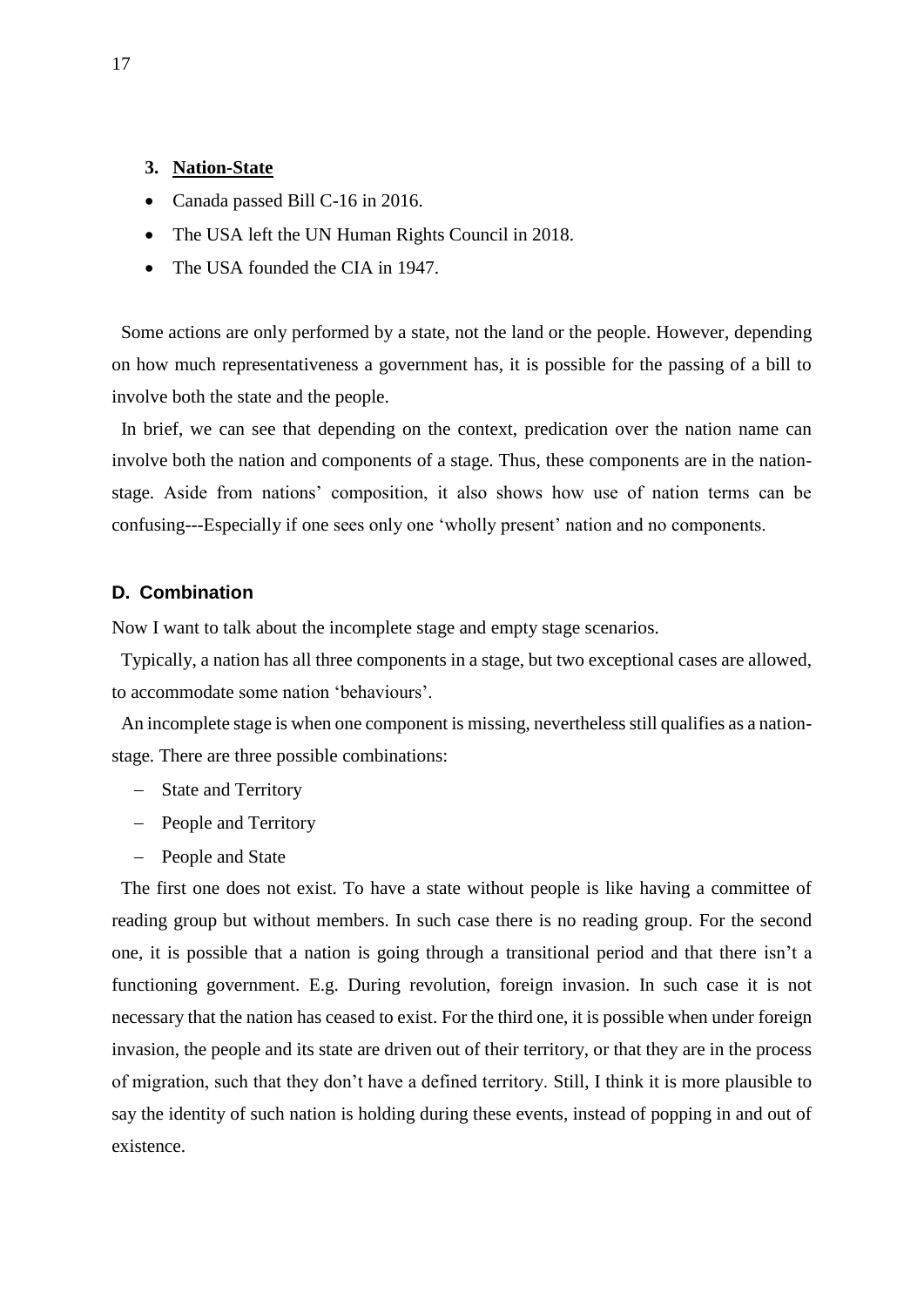As for an empty stage, is when there are only one or even no component left. There is however another possibility. One can suppose a nation that used-to-be was conquered by another nation. With the state and territory merged, the only thing left is the people (in case they were not expelled or killed or culturally eliminated) and it does not count as a nation stage. This component may live to see the day that they are free from the rule of other nations, proceed to form their own government and claim their territory---becoming a sovereign state. And if they choose to associate with the previously destroyed nation, they 'revive' that nation by connecting it to the existing one.

### **E. Continuity**

## **1. Main model**

To accommodate for the above nation features, a perdurantist account is a natural answer. Quick recap: A nation is the aggregate of its stages, connected by human social treatments. Just before I proceed further, while I emphasize social treatments are needed to connect the stages for persistence, it is also needed for the creation of all the components. I will continue under this assumption.

A nation is a contingent product that only exist if and only if (8). A nation-stage exists. A nation-stage exists when (9). There are sufficient nation-stage components present, arranged in the right combination. Clearly these conditions can fail to obtain, thus satisfying (1) and (2). Moreover, since these components are located in space, the nation-stage can also be located in space, hence satisfying (3). (4) represents the problem of change, while (5) represents the contingency of such social product. Put simply, (4) can be easily satisfied when we adopt a temporal parts theory for nations. The differences across stages, found between components and stages, are explained by saying that nations spread across time like physical parts are spread across space. The 'conflicting' properties and facts are distributed across the temporal parts (the nation-stages) and are no longer conflicting. Also, since I don't model a nation as having any essential components, both the stages and components can fail to obtain/ have a different one, (5) is satisfied.

 One question, is how is a nation-stage defined? Is it an instantaneous one? I think this depends on practical needs and experts' opinions. Recall that this framework is allowing deference of certain explanations to experts of associated fields, this is one of them. For instance, for more general discussion, a stage can be a dynasty. If this dynasty lasted for some time, surely it faces the problem of change again. So sometimes for a finer look into this dynasty, one can 'zoom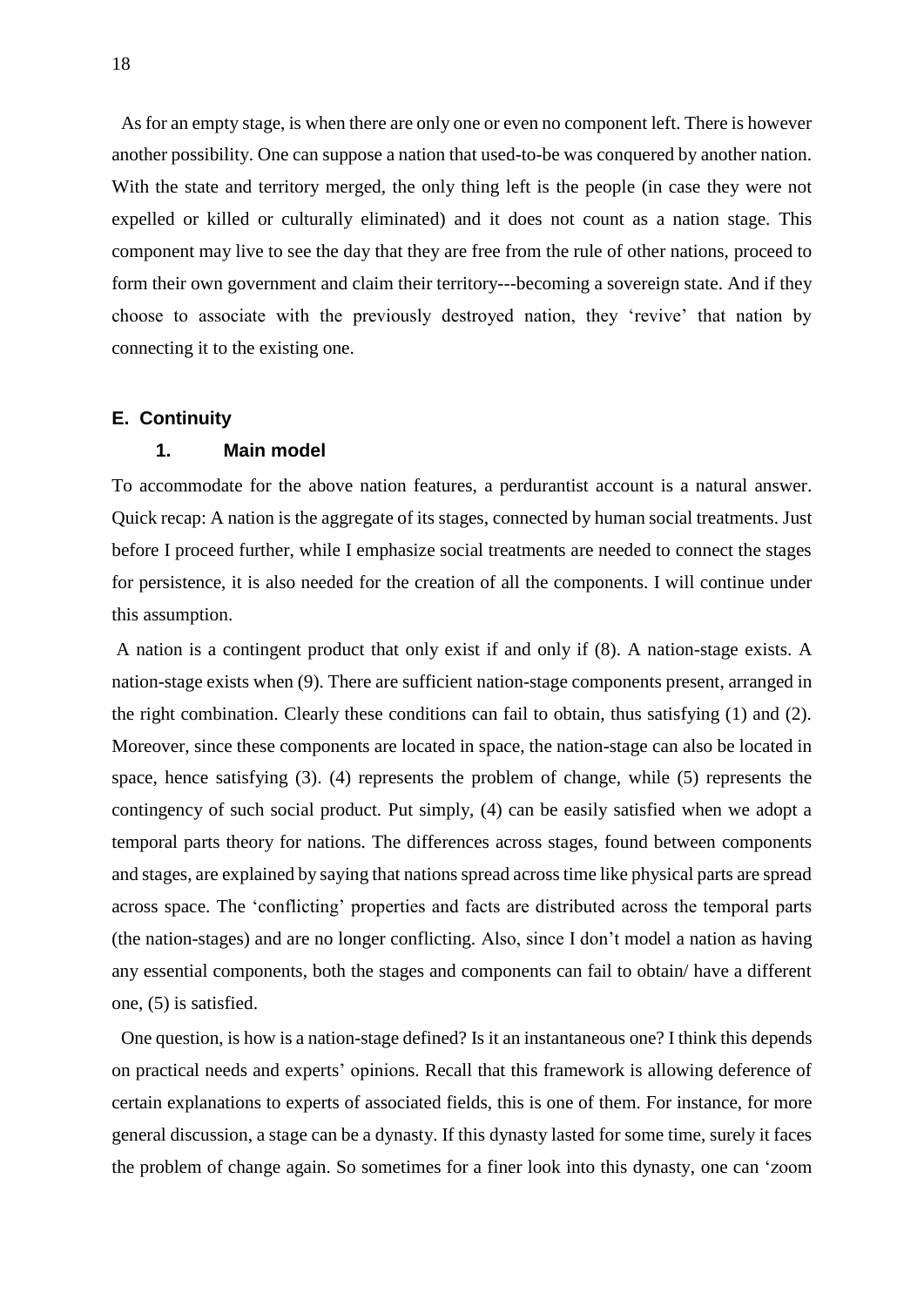in' and locate a stage as the reign of a specific emperor, or even just a particular year during his reign. What I want to stress is, there is no absolute *intrinsically objective* fact about how many stages there are or how long one needs to be. The historians and anthropologists are free to give their informed proposals, and it is fine by this framework even if they don't reach a consensus over a specific stage<sup>17</sup> --- as long as the head and the tail of these stages are connected, then there is only numerically one nation. Further, (6) is satisfied since I have modelled the nation-stage to allow for two exceptional combinations of components.

At last, the persistence by connection of social treatments. To visualize:

#### **Material Succession**



#### **Historical Succession**

#### Figure. 2

<u>.</u>

In Figure. 2, the black circles represent the nation-stages, within these stages are the stage components, represented by the grey circles. The line on top is the relation of material succession, meaning the later stages at least succeeded the material constituents (the components) of the previous stages partially. The lower line is the relation of historical succession. Meaning the later stages succeed the previous stages spatial-temporally. While the dotted grey line in the middle represents the social treatments. The three relations bound these stages together, and this is a nation-worm.

 Just some examples on what this social treatment can be. Its function here is to bind things 'unrelated' together. For instance, the construction of social groups such as race, ethnic group, or a citizen group. This often requires social engineering. Historian Benedict Anderson (2006) noticed that in early modern times rulers of empires and dynasties not only faced the problem

<sup>&</sup>lt;sup>17</sup> Some anthropologists are debating whether the contemporary Guatemala is still in the 'post-war' stage. See Gavin Weston and Natalie Djohari, "The Ship of Theseus and the Problem of "Postwar", Answers to Contemporary Guatemalan Problems," *History and Anthropology* 23, no. 4 (2012): 405-24.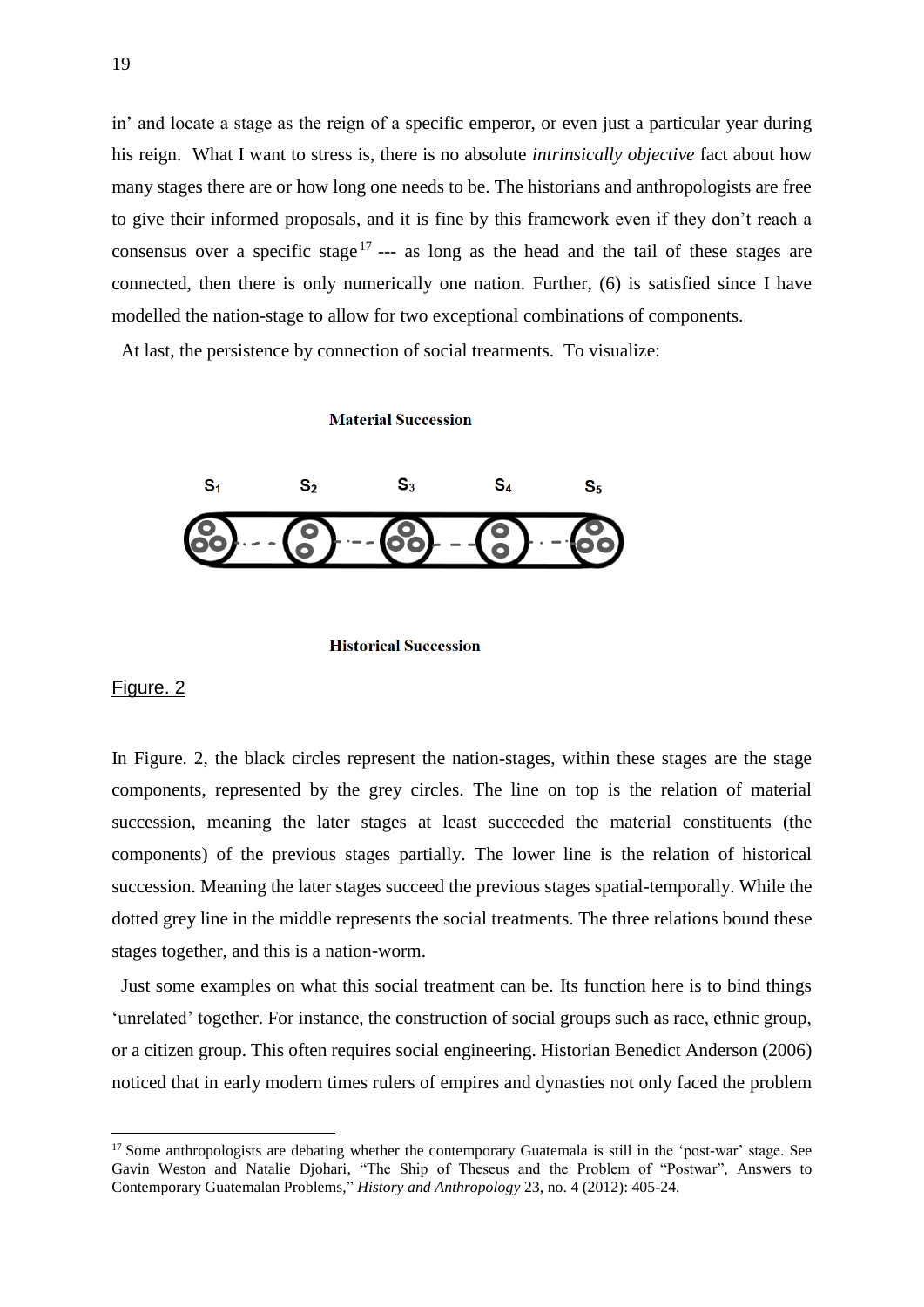of finding new legitimacy, but also the task to unite the diverse and somewhat 'unrelated' subjects for various practical reasons (motivation for works/ soldiers). For instance, Joseph II of the Austro-Hungary had changed the state language from Latin to German in early 1780s. As he felt that Latin as a 'noble language' could not interest the masses and he needed a unifying language for his empire.<sup>18</sup>

Another example is the shifting meaning of 'China'. According to historian  $\pm \overline{\uparrow}$  (Wang Ke) the concept of 'China' as a nation was non-existent until early modern periods. In ancient times it was a culturally defined term, referring to a civilization<sup>19</sup>. Moreover, the introduction of the concept 'nation' into China was through Japan, imported by the Chinese revolutionists, whom were desperate in building a modern nation-state the way Japan and the European powers did. What these revolutionists did not know was the Japanese went through two phases of understanding the word 'nation'. The first phase emphasized the Japanese people as a political community, while the second phase stressed strongly on the ethnicity or even race. The Kanji '民族 ' (Minzu) was then taken by these revolutionists, understood in a confused manner, the word has at least three layers of meaning: Ethnic group, citizen group, and race.<sup>20</sup> Which later shaped Chinese nationalism, as it was shown by the president of the Republic of China, Sun Yat-sen's call for a 'Chinese nation' (nation-the-people), which is the fusion of all the existing ethnic groups in China.<sup>21</sup>

 Employing terms of theories of group mentality, the construction is about creating a new mental file/ update existing mental file to include the distinct groups into one<sup>22</sup>. Or it can be a project to start a joint commitment to identify the people as 'Chinese', then proceed to build a nation of such 'Chinese people'. As fictitious or wrong the histories are in these constructions, they can qualify for an *epistemically objective* reality, and can potentially connects the stages into a worm. Hence, (7) is satisfied.

## **2. Complications**

<sup>18</sup> Benedict Anderson, *Imagined Communities: Reflections on the Origin and Spread of Nationalism*. rev. ed (London: Verso, 2006), 83-85.

王柯:《中國,從天下到民族國家》(臺北:政大出版社,2014年),頁 24-25。

 $20$  王柯:《民族主義與近代中日關係》,頁 $64-69$ 。

 $21$ 王柯:《中國,從天下到民族國家》,頁 229-237。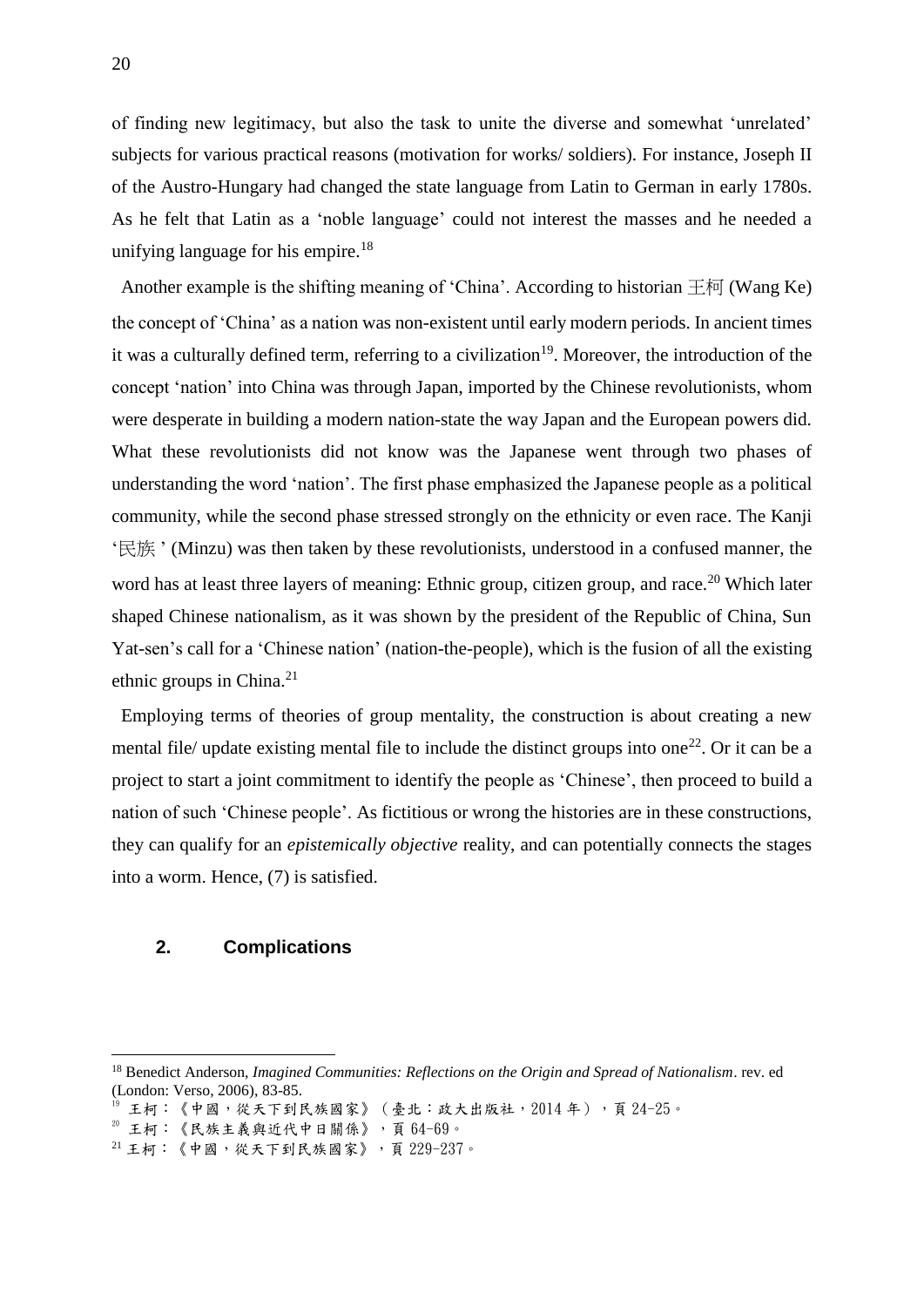

Figure. 3 (nations 'perdure' from top to buttom)

In this section I want to review some theoretical challenges to perdurantism.

Figure. 3 shows the different ways a nation may persist. Including cases of fusion and fission. But there are problems, problems perdurantism typically face.

 First, just like the case of splitting a ship: If a ship will be dismantled, then two ships will be built using the same material from the first ship. Suppose we see the ship before the split, how many ships are there? It wold appear that a perdurantist has to say two, a consequence of tracing the object by the career of its worm. Applying this to nation: I believe the fission is a nation destroyer. Consider 1.6 in Fiture.3, if B and C used all of A's constituents, there will be no stage, people, nor territory left of A. No nation-stage, therefore no nation. A will be destroyed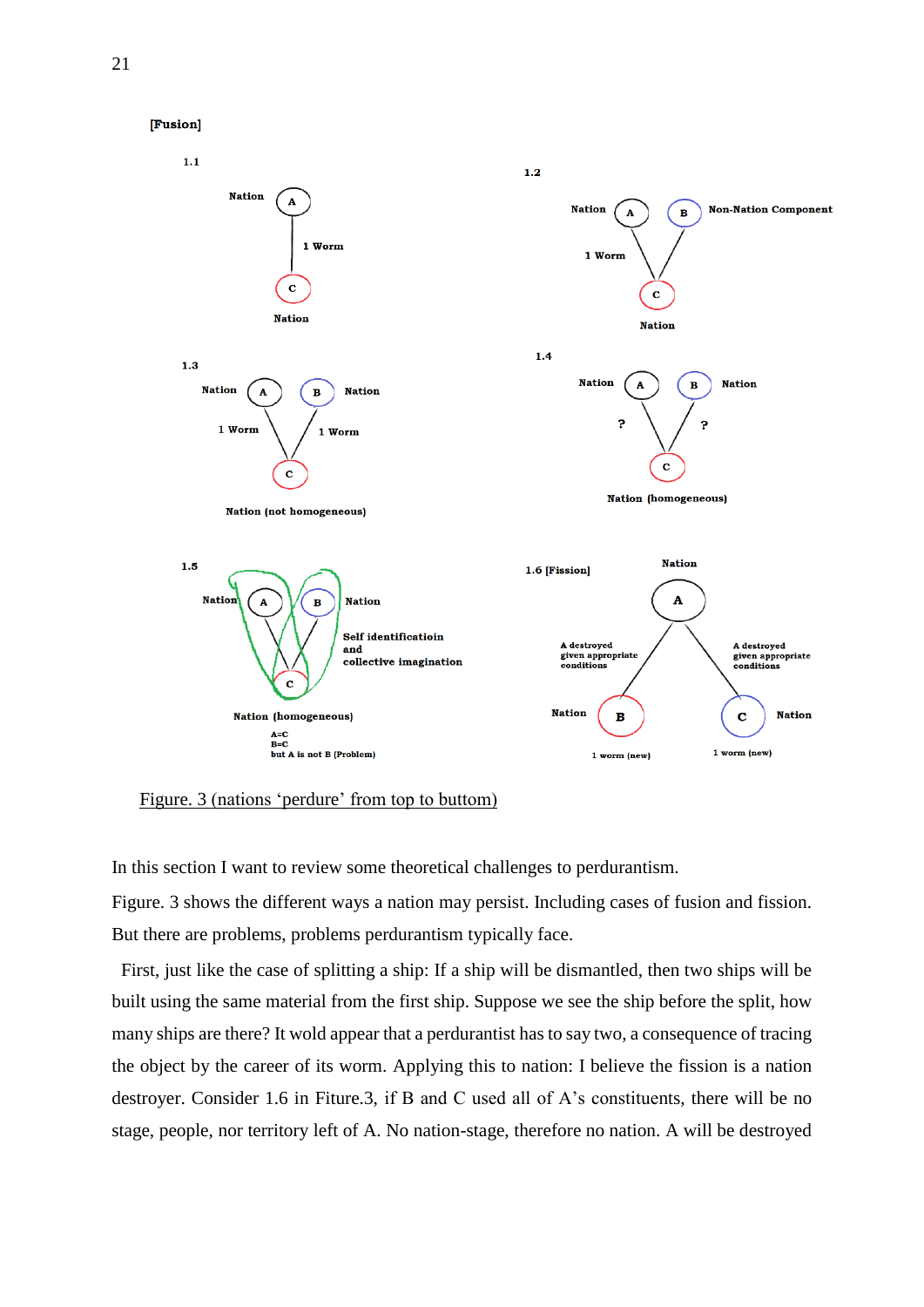in the process of the fission, and B, C can continue without tracing their career back to before the fission happens. Therefore, there will not be an over-count of nation.

 Second, consider 1.4 and 1.5 from Figure. 3. Suppose 2 or more distinct nations A and B fused together in history into a rather homogenous nation C, how many nation worms are there? Since C is homogenous, there should only be one worm (unlike 1.3, where multiple nations may be 'succumbing' under another nation). However, it appears that C can connect to both A and B, implying there are two worms when there should only be one! Worse, we have a situation of  $A=C$ ,  $B=C$  but  $A=\angle-B$ , which is illogical.

There are four potential replies, as illustrated here:



Figure. 4

In Figure 4,

- 1. In 2.0 the worms of A-C and B-C overlaps. This is to accept that it is illogical, but people are capable of being illogical and we will just accept the consequence of that. This is the least convincing reply.
- 2. In 1.8, one of the worms is disappearing. What is happening there is that, since social treatment is a necessary relation required for the stages to be bound. While there are still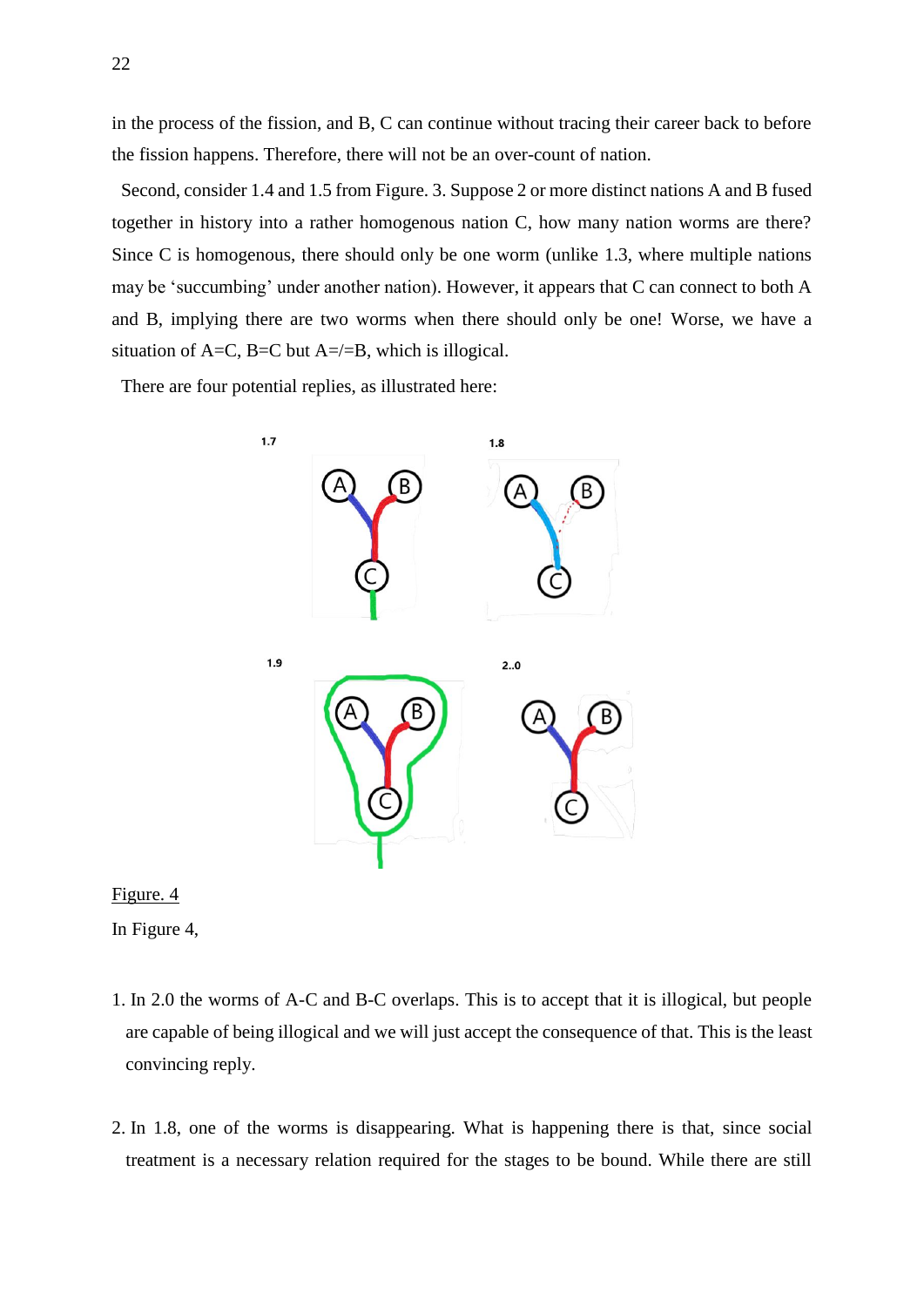material and historical succession, missing the social treatment (the people either does not know of B, choose to ignore B or simply don't want to identify with B) will cause the stages fail to connect with each other. Hence, B-C no longer qualifies as a nation worm and thus avoids the overcounting of worms.

- 3. In 1.7, both A-C and B-C are destroyed. Instead, a new nation is created and it continues its existence. So, a fusion which is also a nation destroyer.
- 4. In 1.9 a meta-category is created. This new category covers everything including all A, B and C. But how? For instance, to posit a common ancestral origin before A and B, even if that may be fictional and non-existent. A good example is the fiction of 'Huang-ti', a mythical legend in Chinese mythology. This myth of Huang was used differently in different times. Sometimes he was used as a moral role model, sometimes a justification of a ruler's legitimacy. And most importantly, in modern times, a common ancestry of all the ethnic groups in China.<sup>23</sup>By wrapping everything under a larger category, people in 1.9 don't have to choose between A-C or B-C, they created something new. This whole thing counts as one, thus also avoiding the overcounting. Do note, there is still persistence for 1.9's nation, despite the fictitious delusion, these stages do have the material and historical succession relation. While social treatment is essential to bind stages, without the other two relations it only makes for unappealing constructions.

## **III. Conclusion**

1

In this paper I have tried to argue for a realism for nation. The idea is to establish a

framework that can accommodate both our best understanding of the social world as well as our ordinary beliefs about them. The understanding of nations from history often tells us that they are highly fictional. Nevertheless, under the right conditions persistence is still possible. I think an extra lesson learned is to see how a lot of words/ concepts about nations are confusing. Sometimes certain components are over-emphasised (the state), and sometimes over-tangled (mixing race, ethnic group and citizen). Hopefully there will be more discussion on this topic in the future.

<sup>23</sup> 沈松僑:〈我以我血薦軒轅一黃帝神話與晚清的國族建構〉,《台灣社會研究季刊》,第28期  $(1997)$ , 頁 6-10。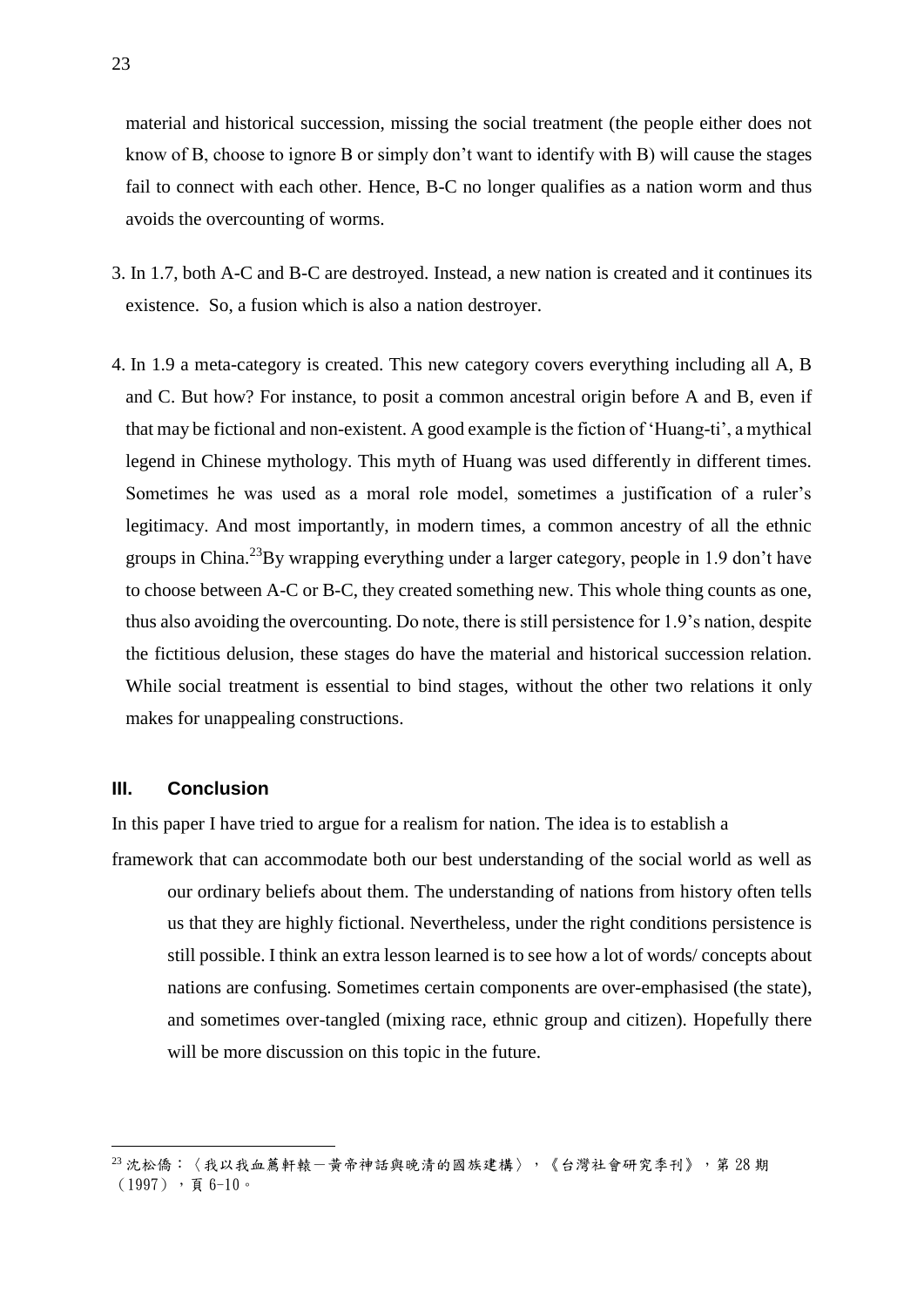## **IV. Bibliography**

Anderson, Benedict. *Imagined Communities: Reflections on the Origin and Spread of Nationalism*. Revised Edition. London: Verso, 2006.

Clough, A. H. trans. 1859. *Plutarch's Lives*. Boston: Little, Brown.

Epstein, Brian. *The Ant Trap: Rebuilding the Foundations of the Social Sciences*. New York: Oxford University Press, 2015.

Gilbert, Margaret. *Joint Commitment: How We Make the Social World*. New York: Oxford University Press, 2014.

Goldsworthy Adrian. *The Fall of Carthage: The Punic Wars*. London: Cassell, 2003.

Gavin Weston and Natalie Djohari, "The Ship of Theseus and the Problem of "Postwar", Answers to Contemporary Guatemalan Problems," History and Anthropology 23, no. 4 (2012): 405-24.

Hawley, Katherine Hawley. "Social Mereology." *Journal of the American Philosophical Association* 2018, 1-17. doi:10.1017/apa.2017.33. ,2-3.

Mallon, Ron. *The construction of human kinds*. New York: Oxford University Press, 2016.

Searle, John R. *The Construction of Social Reality*. New York: The Free Press, 1995.

Sider, Theodore., John Hawthorne, and Dean W. Zimmerman. *Contemporary Debates in Metaphysics*. Contemporary Debates in Philosophy ; 10. Malden, MA ; Oxford: Blackwell, 2008.

Tuomela, Raimo. *Social Ontology: Collective Intentionality and Group Agents*. New York: Oxford University Press, 2013.

Terrone, Enrico, Petri Ylikoski, Alban Bouvier, Byron Kaldis, Eleonora Montuschi, Julie Zahle, and Jesus Zamora-Bonilla. "The Band of Theseus: Social Individuals and Mental Files." *Philosophy of the Social Sciences* 47, no. 4-5 (2017): 287-310.

Psillos, Stathis. "The Present State of the Scientific Realism Debate." *The British Journal for the Philosophy of Science* 51 (2000): 705-28.

Hartley, Janet M., Keenan, Paul and Lieven ,Dominic. *Russia and the Napoleonic Wars: War, Culture and Society, 1750–1850.* London: Palgrave Macmillan, 2015.

Montevideo Convention on the Rights and Duties of States

王柯:《民族主義與近代中日關係:「民族國家」、「邊疆」與歷史認識》。香港:香 港中文大學出版社,2015 年。

王柯:《中國,從天下到民族國家》。臺北:政大出版社,2014 年。